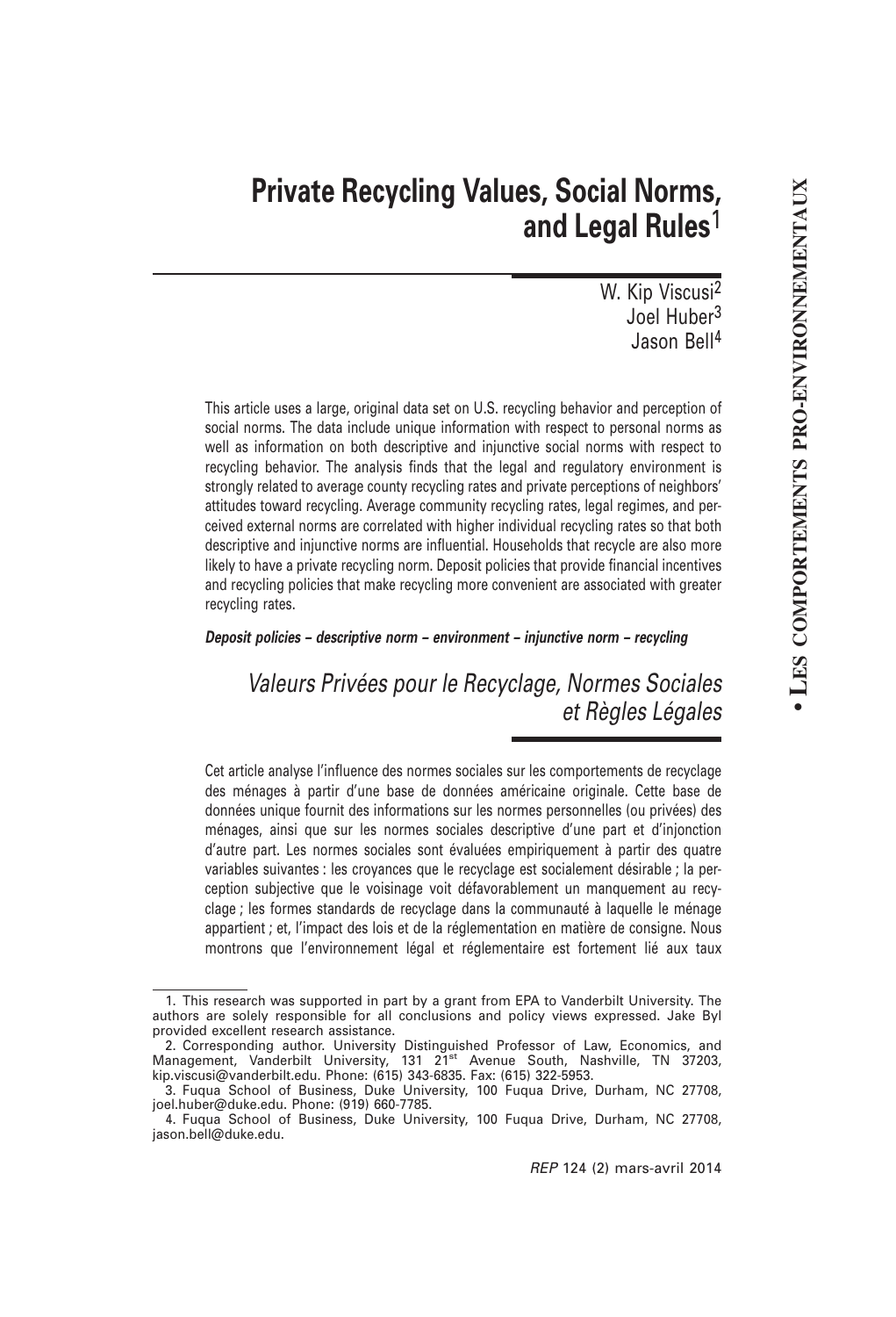moyens de recyclage ainsi qu'aux perceptions privées des attitudes de son voisinage en matière de recyclage. Ces régimes légaux, ces perceptions, ces taux sont corrélés avec de plus hauts taux de recyclage individuel montrant que les normes sociales descriptive et d'injonction sont d'influence. Les ménages qui recyclent sont probablement ceux qui possèdent des normes privées de recyclage. Les politiques incitatives financièrement en matière de consigne et celles qui rendent le recyclage plus facile d'accès sont associées avec des taux de recyclage plus élevés.

#### **Environnement – norme descriptive – norme d'injonction – politique de consigne – recyclage**

*Classification JEL : H23, D60, K32, Q30*

### 1. Introduction

Policies can foster pro-environmental behavior in a variety of ways. Standard mechanisms for doing so include the use of financial incentives and command and control requirements.<sup>5</sup> An additional and not entirely distinct avenue of influence to alter behavior is to reinforce social norms for particular kinds of behavior that society finds desirable.<sup>6</sup> If people internalize these norms in a manner that leads to pro-environmental actions, then it may be possible to increase environmental stewardship, either in conjunction with or in lieu of more standard forms of intervention. Social norms have generated academic and policy interest in areas of littering (Cialdini *et al.* [1990]), recycling (Abbot *et al.* [2013]), separation of kitchen waste, purchase of green products, and use of public transit (Thøgersen [2008]). Here we use an original data set to examine how norms are established for households' recycling behavior and demonstrate their powerful effect on proenvironmental behaviors.

The basic model of recycling behavior that provides the framework for our empirical analysis is an extension of our recycling model in Viscusi *et al.* [2011]. The model is general in that it pertains to situations in which there are monetary and nonmonetary incentives. It posits that recycling of household wastes involves time costs with fixed and variable components. Let the recycling time cost for recycling *n* items be given by  $(t_{r0} + t_{r1} n)w$ , where *t* is the fixed cost,  $t_{r1}$  is the unit variable cost per item, and *w* is the wage rate. If the person instead chooses garbage disposal for the items, the costs are  $(t_{g0} + t_{g1} n)$ *w*, where  $t_{g0}$  is the fixed garbage disposal cost and  $t_{g1}$  is the unit variable cost. Recycling may also entail a deposit refund *d* that is received per item, leading to a monetary benefit *dn*. A somewhat different but for our

<sup>5.</sup> Previous studies in this vein include Bohm [1981], Hong et al. [1993], Reschovsky and Stone [1994], Kinnaman and Fullerton [1995, 2000], Fullerton and Kinnaman [1996], Nestor and Podolsky [1998], Sterner and Bartelings [1999], Jenkins *et al.* [2003], Collins *et al.* [2006], Beatty *et al.* [2007], Viscusi *et al.* [2012], and Viscusi *et al.* [2013].

<sup>6.</sup> The role of norms with respect to recycling is also examined in Schultz *et al.* [2007], Halvorsen [2008], and Viscusi *et al.* [2011].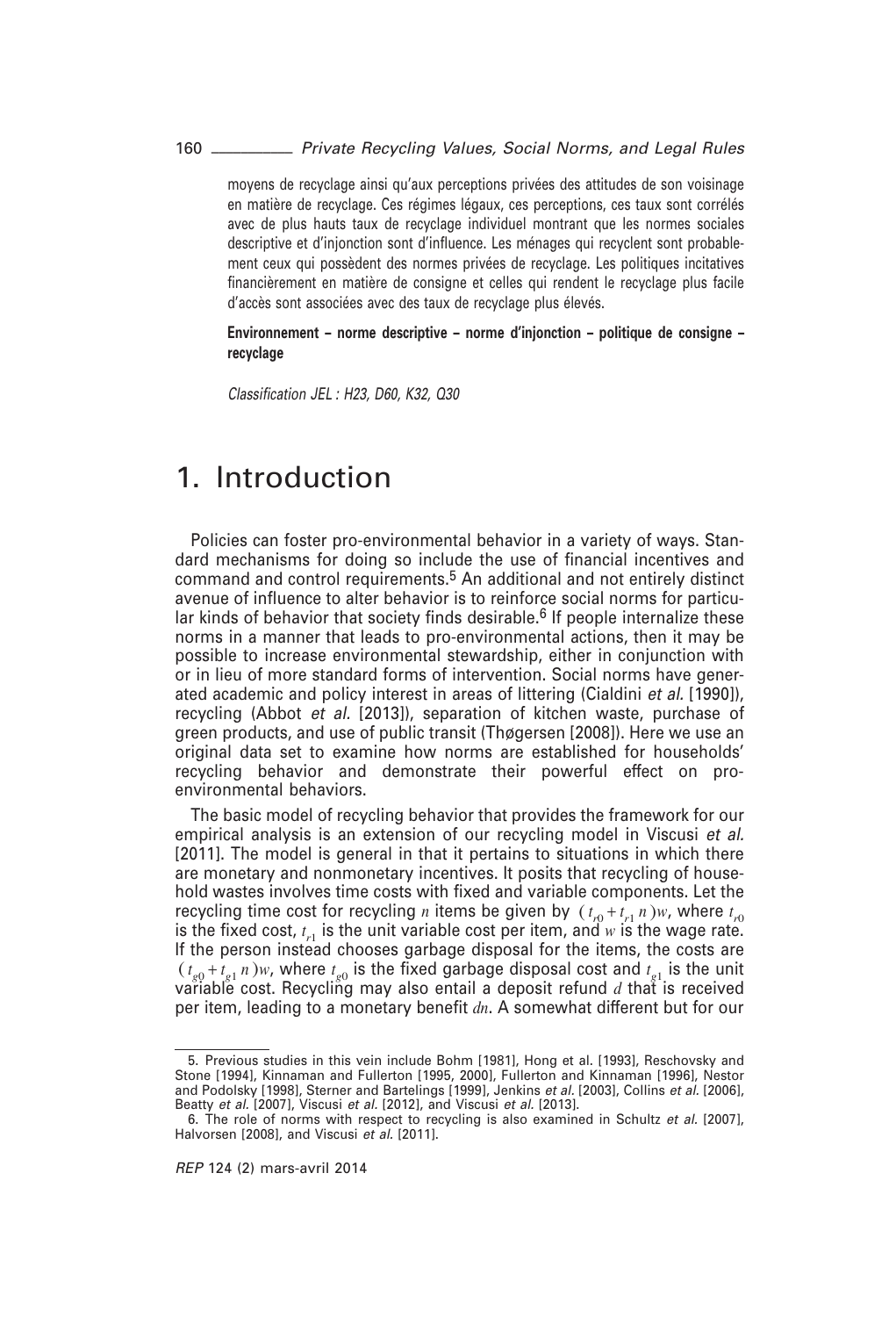purposes functionally equivalent analysis frames the recycling benefit as a garbage penalty that is avoided by recycling.

We assume that people receive a warm glow benefit *g* from recycling each unit and that they also place a value *c* on the reduced environmental cost associated with recycling. If there is a positive income elasticity of valuation of the environment,  $c$  may be a function of the wage  $w$ , or  $c(w)$  where  $c' > 0$ . Our survey will elicit a value for the individual's personal norm *v* with respect to recycling, where the value of  $v(g, c)$  depends on both the warm glow benefit and the reduced damage to the environment.

There are also two costs incurred by failing to recycle. The first of these costs *e* is the cost experienced by violating the perceived external norm for recycling as reflected in adverse reactions from one's neighbors or policy requirements. The second related cost component is the cost *s* associated with failing to conform with standard modes of recycling behavior in the community irrespective of whether one's neighbors would be upset by failing to recycle. In our empirical analysis we will distinguish these two different types of social norms adopting the terminology in the norms literature, which distinguishes injunctive norms and descriptive norms.<sup>7</sup> Injunctive norms pertain to garbage disposal behavior that is morally or legally disapproved. Thus, if neighbors are upset if you don't recycle or if there are legal sanctions for not recycling, such influences are injunctive social norms. Descriptive norms with respect to recycling pertain to the patterns of behavior reflected in what other people do. We will capture the influence of these norms through average community recycling rates. It can be difficult to disentangle the effects of injunctive and descriptive norms because of their strong positive correlation (Thøgersen [2008]). In addition, the presence of pro-environmental behaviors such as recycling or not littering may remind people of the presence of an injunctive norm (Cialdini *et al.* [1990]). We seek to distinguish these effects as much as is feasible by controlling for two sets of variables reflecting injunctive norms – perceptions of the attitudes of one's neighbors toward recycling as well as information on the characteristics of recycling and deposit laws.

If we assume that the household already engages in both recycling and garbage disposal so that the fixed costs associated with recycling can be ignored, the condition that a household will recycle is given by

$$
(g+c)n - (t_{r0} + t_{r1} n)w + dn > -en - sn - (t_{g0} + t_{g1} n)w,
$$

which reduces to

$$
g + c + d + e + s > (t_{r1} - t_{g1})w
$$

Thus, if the sum of the warm glow benefit, the value of the reduced environmental damage, the deposit refund, the avoided injunctive norm costs,

<sup>7.</sup> Cialdini *et al.* [1990], Thøgersen [2008] and Abbott *et al.* [2013].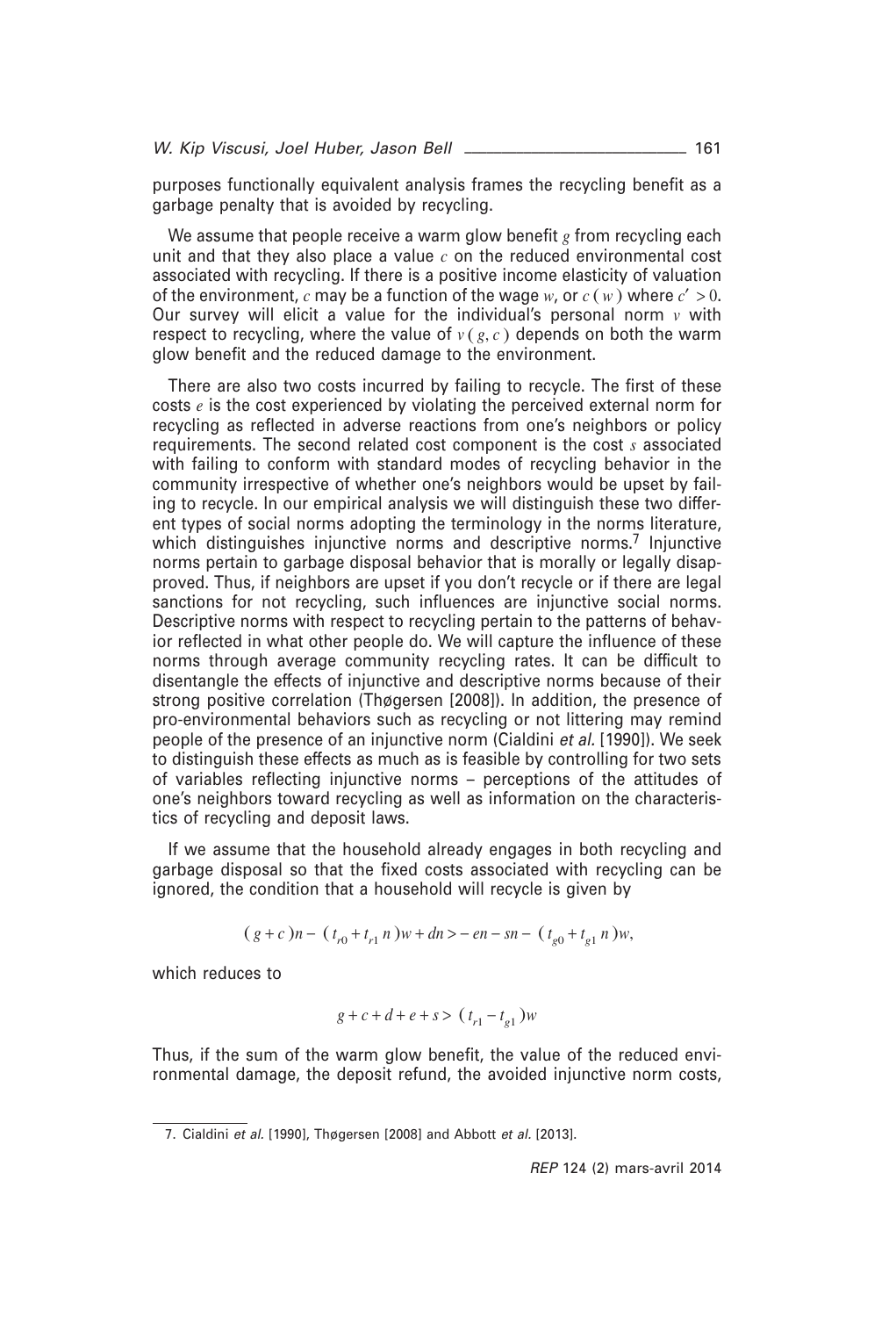and the avoided descriptive norm costs exceed the time costs, the household will recycle.<sup>8</sup>

The data we analyze on recycling behavior affords us a detailed assessment of the role of these components. Higher values of *w* have conflicting effects in terms of raising both the environmental benefits and the perceived costs of recycling. We find a positive dominant influence of the value of time wage effect *w* as captured empirically by household income.

Thus, we will assess empirically the role of the four norm-related variables – personal beliefs that recycling is desirable, perception that others will view a failure to recycle unfavorably, standard recycling patterns in the community, and differences in recycling and deposit laws. The empirical analysis will embody all these effects, which all have the expected relationship to recycling behavior.

Our empirical analysis utilizes a rich individual data set on recycling behavior for glass, paper, cans, and plastic, as well as data on perception of social norms. After describing the data and providing an overview of the empirical analysis in Section II, we examine the factors influencing the external social norm variables in Section III. These norms and the regulatory environment are linked to both the household's recycling decisions and private recycling norms, which we analyze in Section IV. The concluding Section V summarizes the powerful role of norms-related factors with respect to recycling behavior.

## 2. Data and Structure of Empirical Analysis

This paper uses two original data sets drawn from a random sample of the U.S. population. Each of these cross-sectional data sets is based on the Knowledge Networks panel, which provides a demographically matched sample of the United States should read States household population (see Appendix Table A1).

Our core data set that we analyze consists of 1.047 respondents whom Knowledge Networks recruited specifically for this study in 2009. Each respondent completed a survey that we developed, which included questions on bottled water recycling and attitudes toward recycling generally. Respondents also provided detailed information on household recycling behavior as well as information pertaining to social norms, in particular, how they view the recycling decisions of others and how they think others view their recycling behavior. Such norms perception information is unique in

<sup>8.</sup> The simple formulation above reflects the general manner in which the norms variables will be captured empirically. Theoretical models of norms may be more complex by, for example, including a reference-dependent loss  $\lambda$  (  $n^{*}$  –  $n$  ) if the social norm for recycling is  $n^{*}$ and the respondents recycles  $n < n^*$ . The empirical formulation is quite general in that community recycling rates and both private and external norm variables enter the model.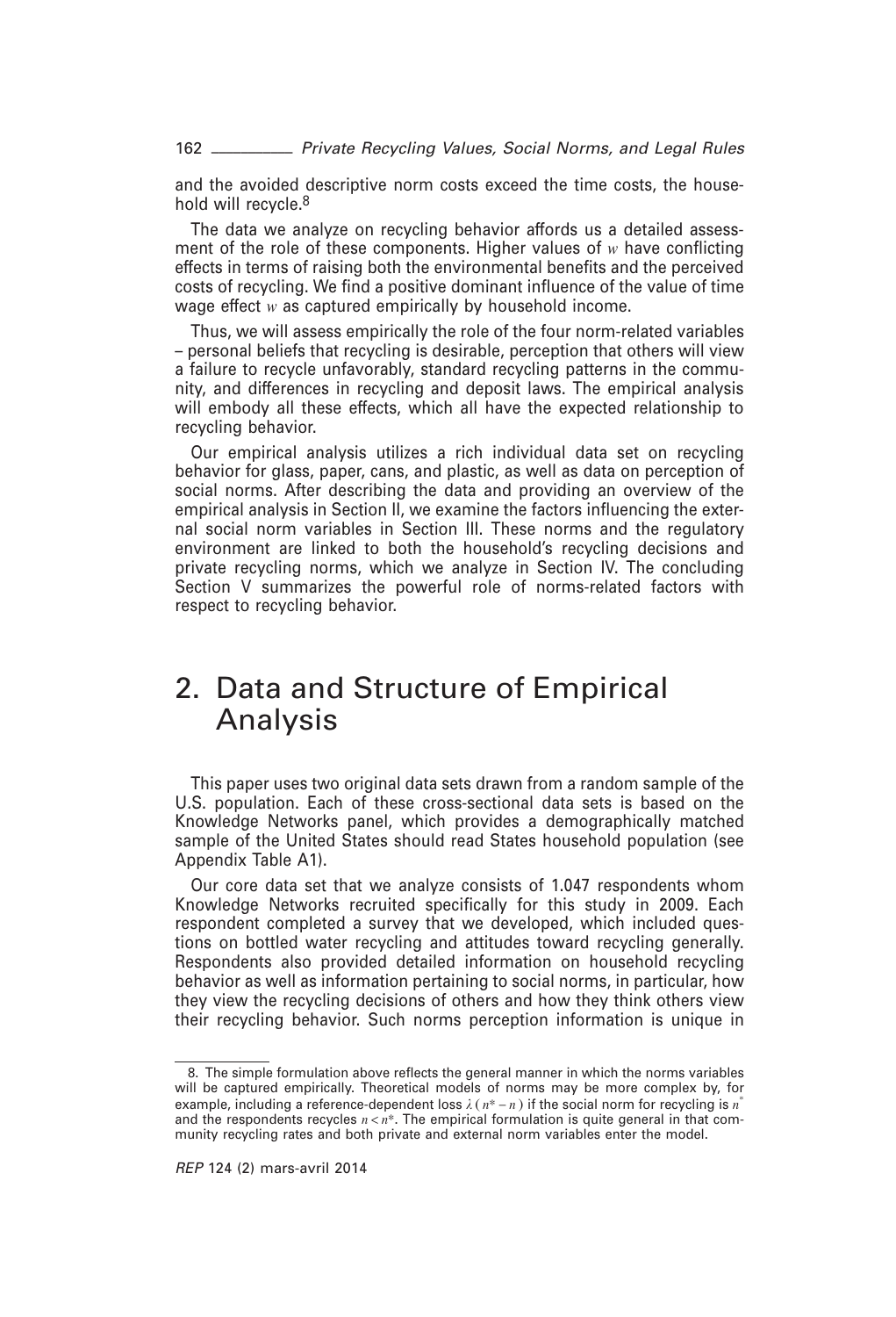that there is no other published survey with comparable information. Appendix Table 2A provides the means and standard deviations of the relevant data from this data set.

The second data set provides county-level data that permits an analysis of the local demographics and recycling conditions for the respondent's county. These data were generated by taking data, grouped by county, from approximately 250.000 responses to demographic and recycling questions asked of Knowledge Networks panel members. These data include some responses covering 2009 and three years before and after. This sample, which we refer to as the county data set, includes demographic and recycling information for 2.799 counties (about 90% of all counties in the United States), but does not include data on the two social norm perception variables except for the 1.047 observations that are a subset of this data set.

Table 1 shows how recycling laws in the United States vary by state. Using information on the state of residence we constructed a series of variables to characterize the state regulatory regimes that respondents face. The incentives provided by these laws are of two types – financial incentives that pertain to deposit policies and legislative requirements designed to regulate behavior. Deposit policies establish financial incentives for recycling through deposits on plastic and glass bottles and aluminum cans. As of 2009, when data in the core data set were collected, five states had such deposit policies in place including bottles other than plastic water bottles.<sup>9</sup> In some cases, there are also monetary deposits for plastic water bottles. Six states had instituted deposits for plastic water bottles.<sup>10</sup> All the states that impose deposits for plastic water bottles also have deposits for other bottles and cans. As a result, we distinguish three types of deposit policy regime: those with no deposits, those with deposits on bottles, cans and bottled water, and those with deposits not including bottled water.

In addition, there are various recycling laws that the states have enacted. Following Viscusi *et al.* [2013] we categorize these laws based on their stringency. The most stringent laws are *mandatory* recycling laws. Six states and the District of Columbia have these types of laws, which require residents to recycle certain materials, sometimes enforced through official warnings or increasing fines for repeated violations.<sup>11</sup> The next most stringent type is *opportunity* laws, implemented by eight states. These laws require local governments to ensure that residents have an opportunity to recycle, generally through curbside pickup or dedicated locations where recyclable materials can be taken. The next most stringent legal regime consists of *planning* laws enacted in fifteen states, whereby the state has enacted a detailed recycling plan, such as establishment of a provision for curbside pickup and recycling drop-off centers. The least stringent form of legislation

<sup>9.</sup> New York added water to its deposit law, but this law had not been implemented when the core data were collected bottles.

<sup>10.</sup> Delaware repealed its deposit law in 2010.

<sup>11.</sup> Violations of mandatory state recycling laws vary by locality but take the form of warnings or relatively small fines followed by increasing fines for repeated offenses. For example, the Waste Management and Recycling Ordinance #08-02 of Pine Lake, Wisconsin specifies a fine of at least \$25 for the second offense and \$100 for the third and all subsequent offenses.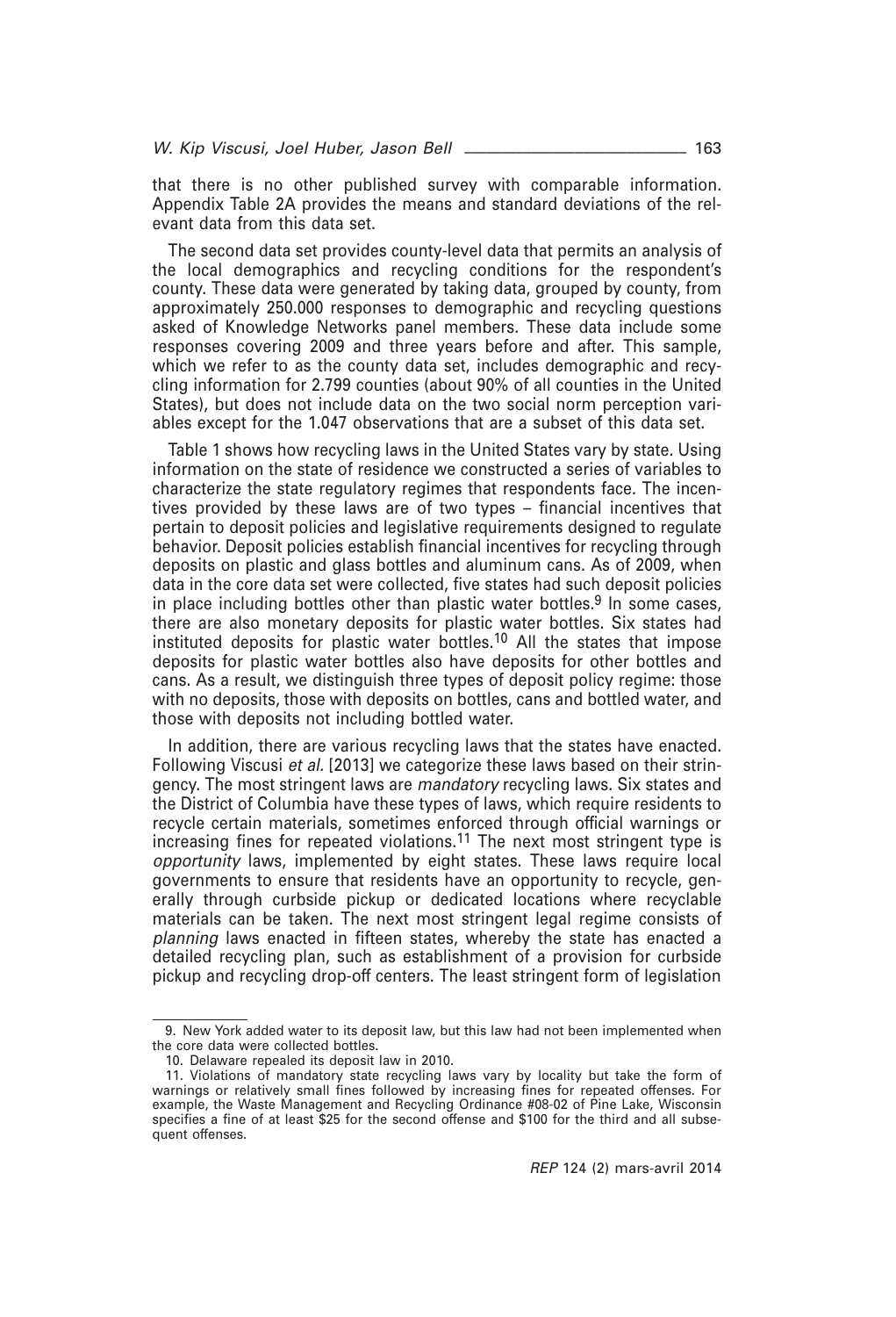consists of policies in six states that simply establish a recycling *goal*. Finally, there are fifteen states that have enacted no state-wide recycling policies.

The starting point for our analysis of a household's recycling behavior consists of the demographic characteristics of the area and the various recycling laws and policies in place where the respondent lives. This recycling environment is associated with the average recycling rate in the locale where the respondent lives, where the unit of observation is the respondent's county. The county level within a state is a refined locational measure, as there are 2.799 counties represented in our data set. We use the county level recycling variable as a descriptive norms measure in that it captures average recycling behavior in the locale.<sup>12</sup> Additionally, the data include an explicit indicator of injunctive social norms, measured by agreement with the statement: "Other people in my neighborhood would be upset if they noticed someone putting recyclable materials into the garbage." Thus, the respondent's recycling decision can be related to social norms in three ways. First, injunctive norms may be directly established through current laws and regulations. Second, beliefs that others view a failure to recycle negatively create an injunctive norm. Third, the recycling behavior of others may establish a descriptive norm if households want to be in step with their neighbors.

The final norms variable relates to whether the respondent projects recycling norms on to others and is reflected in agreement or disagreement to the statement: "I would be upset if I noticed someone in my neighborhood putting recyclable materials into the garbage." We refer to this as the personal norms perception variable.

Table 2 shows the interrelationship between the two norm perception variables. There is a substantial correspondence between the respondent's personal norms and perception of the neighbor's norm. Further, the injunctive norm is less common than the personal norm. While 30% of the sample would be upset if their neighbors did not recycle, they believe that only 15% of their neighbors would be upset with people who put recyclable materials in the garbage. It may be that because the failure to recycle by including the material in one's garbage is generally hidden so that unobservable violations of this type cannot be monitored, the relative concern with respect to views of one's neighbors is not as great. Recycling behavior is likely to be unobservable except for curbside collection, where the visibility of recycling serves to create a social norm (Abbot *et al.* [2013]). The dominant combination of beliefs in Table 2 is that there is only a modest role of perceptional recycling norms. Two-thirds of the respondents believe that neither they nor their neighbors would be upset by a failure to recycle, so that concerns of this type are not prominent. In contrast, only 12% of the sample members both express concern with neighbors who do not recycle and also believe that their neighbors would be upset by a failure to recycle.

The relationship of the norms perception variables to recycling behavior follows the expected pattern. External and personal norms are more promi-

<sup>12.</sup> For 20 observations in 14 states, the county identifier was missing. For these observations, the state average is used.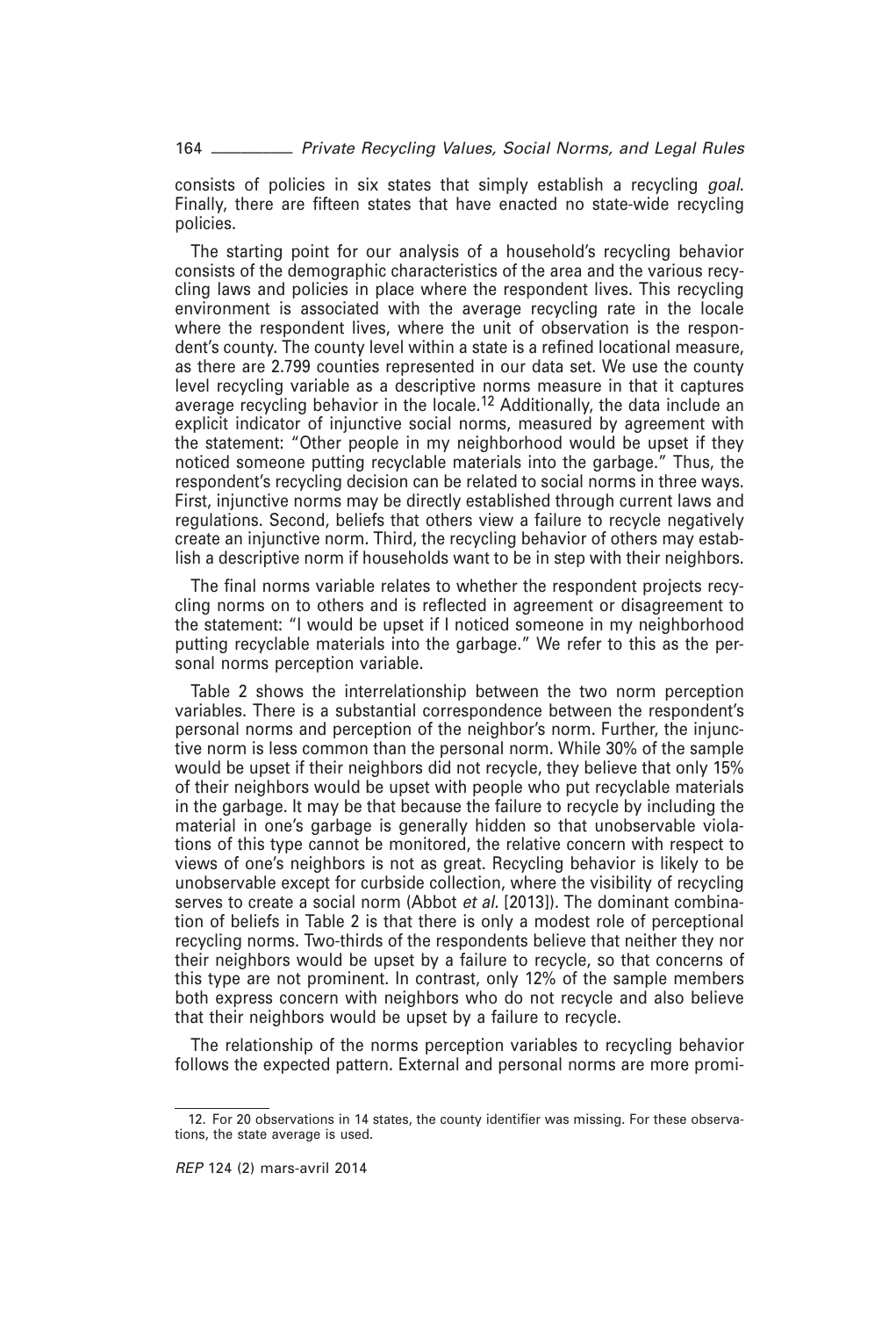nent for those who engage in relatively high amounts of recycling activity. Table 3 lists the respondent's self-assessed recycling rates and their relationship to the norm perception variables. The first two rows of norm variables pertain to the individual survey question responses. The subsequent four rows reflect the different combinations of responses based on responses to both of the survey questions. The columns in Table 3 pertain to the reported degree of recycling behavior by the respondent's household relative to the respondent's neighbors. Respondents who believe they recycle a relatively greater amount than their neighbors are more likely to be upset seeing a neighbor not recycling. By contrast, the difference in recycling behavior when a neighbor might be upset is less. Indeed, in the relatively rare case  $(n=39)$  where the respondent would not be concerned but believes the neighbor would, then respondents are most likely to indicate recycling less than their neighbors among all categories of norms.

Overall, the averages at the bottom row of Table 3 are consistent with a positive self-assessment bias. When people are asked comparative questions such as whether they recycle more, less, or the same amount as their neighbors, they typically do not wish to find fault with themselves and consequently rate themselves as being average or above average in their recycling behavior. Such framing effects are evident in a variety of other survey contexts. It also may be the case that because disposing of recyclable materials in one's trash is not observable, people underestimate how much recycling their neighbors do. Thus, across norm conditions, 39% of the sample believes that they recycle more than their neighbors, 44% believe that the amount is the same, and only 18% believe that they recycle less than their neighbors.

Although the relative recycling assessments may be upwardly biased because of the framing effect of the relative recycling question, the relationship of the relative assessments to the norms perception variables indicates many plausible patterns. In most of our analysis below we focus on specific recycling behaviors, but the relative recycling amount is a useful summary index that is consistent with the reported specific behaviors. The highest beliefs that the respondent's household recycles more than the neighbors' are for the situation in which the respondent would be upset if the neighbors did not recycle but where there is not also a comparable injunctive norms perception, which is presumably the result of a low perceived recycling rate by one's neighbors. At the other extreme, respondents are least likely to believe that they are relatively greater recyclers if they don't care about recycling, but they believe their neighbors do or, more specifically, if there is a perceived injunctive norm for recycling that is not accompanied by a personal norm in favor of recycling.

So far we have shown a relationship between perceived relative recycling and social norms. Now we turn to reported recycling behavior. For each respondent, information is available on whether the respondent indicated that they recycled glass, plastic, cans, and paper. Table 4 summarizes the overall recycling rates for these materials and their relationship to the household's perceived relative recycling rate. For each recycling material, the percentage of households who recycle the material steadily increases as one moves from the first row to the third row in the table, consistent with a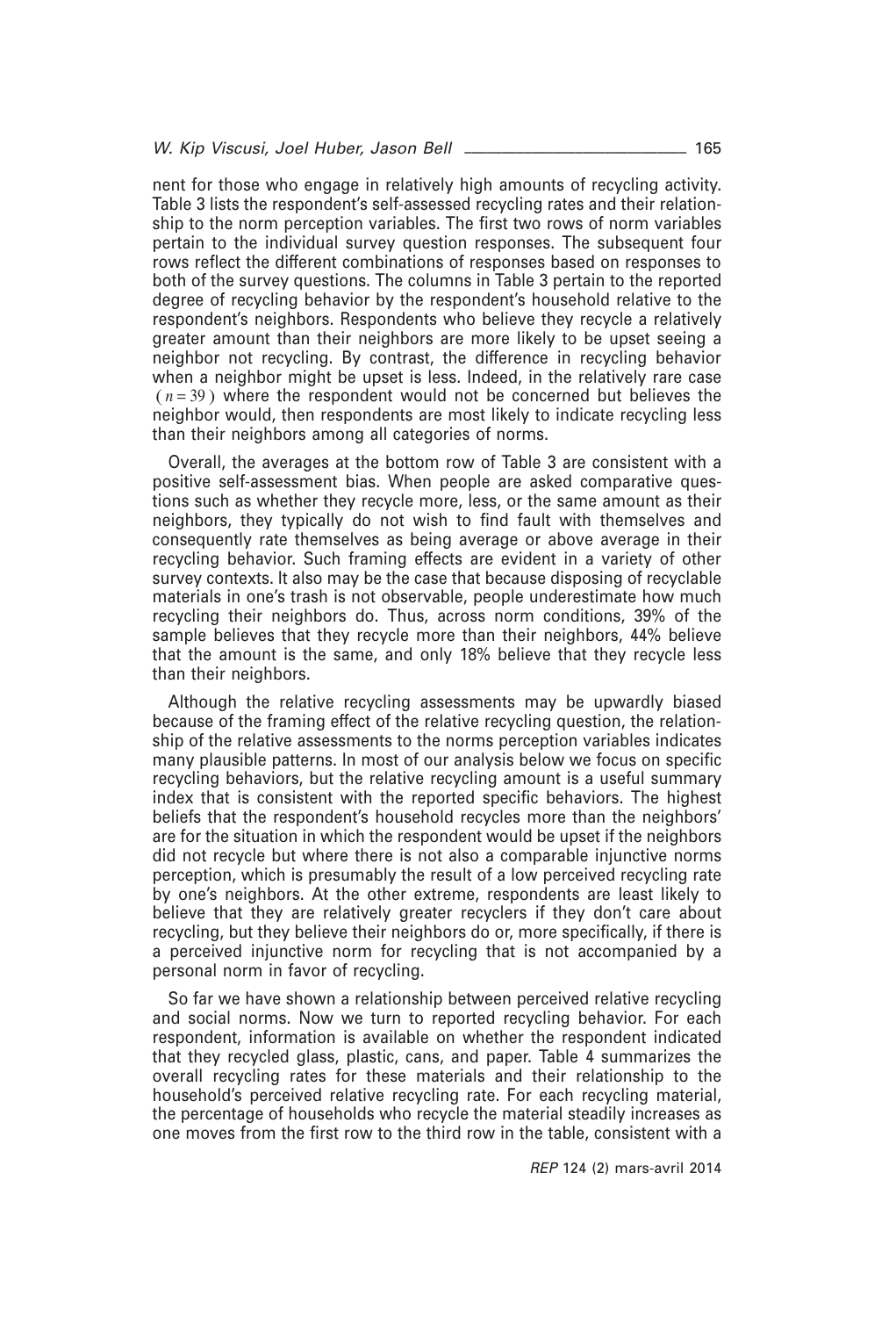positive self-assessment bias as shown earlier. Respondents' relative beliefs concerning their recycling behavior are consistent with their reported recycling rates. The percentage across all households for recycling the different materials ranges from 52% to 71%. The highest recycling rates are for cans, while the lowest recycling rates are for glass. The lower recycling rate for paper may be attributable in part to the decrease in newspaper circulation coupled with the general absence of any financial incentives for newspaper recycling.

On average across the four materials, the sample recycles 62% among the four materials. This is similar though slightly lower than the 69% rate reported by all responses from all panelists in the counties where members of the sample live. We will use this average of the four-material recycling rate for the respondent's county of residence as a measure of the descriptive recycling norm that stems from the standard recycling behavior of others.

### 3. Determinants of External Recycling Norms

The external influences of laws and demographic characteristics are hypothesized to influence average recycling rates. Thus, our next matter of interest is the correspondence between the recycling environment and recycling rates. The legal and regulatory environment not only may influence recycling directly as an injunctive norm, but also may have an indirect effect on recycling through the descriptive norms.

Table 5 presents regression results for the average reported recycling rate in the county for each of the four materials—glass, plastic, cans, and paper. The final column reports regression results for the average recycling rates across the four materials. Because average recycling rates may affect the support for different kinds of laws, these regressions are correlational not causal. However, in Viscusi *et al.* [2012] and Viscusi *et al.* [2013], we present results for two natural experiments involving the introduction of plastic water bottle deposit policies, each of which had the expected effect of boosting recycling behaviors. The explanatory variables in Table 5 usually affect each of the types of recycling behavior similarly. Recycling rates are 12% higher in states in which there are deposits required for bottles and cans but not for plastic water bottles, and are 19% higher in states that also require deposits on plastic water bottles. The presence of the plastic water bottle deposit law in part reflects a more vigorous recycling regime, which may account for the greater recycling rates for cans and glass bottles in states with plastic water bottle deposit policies. In addition, there may be substantial interdependencies in recycling activities so that policies that encourage recycling of one type of material boost other recycling rates as well. If there are fixed costs to recycling behavior then people will have a greater incentive to recycle any particular material once they are already engaged in some type of recycling behavior.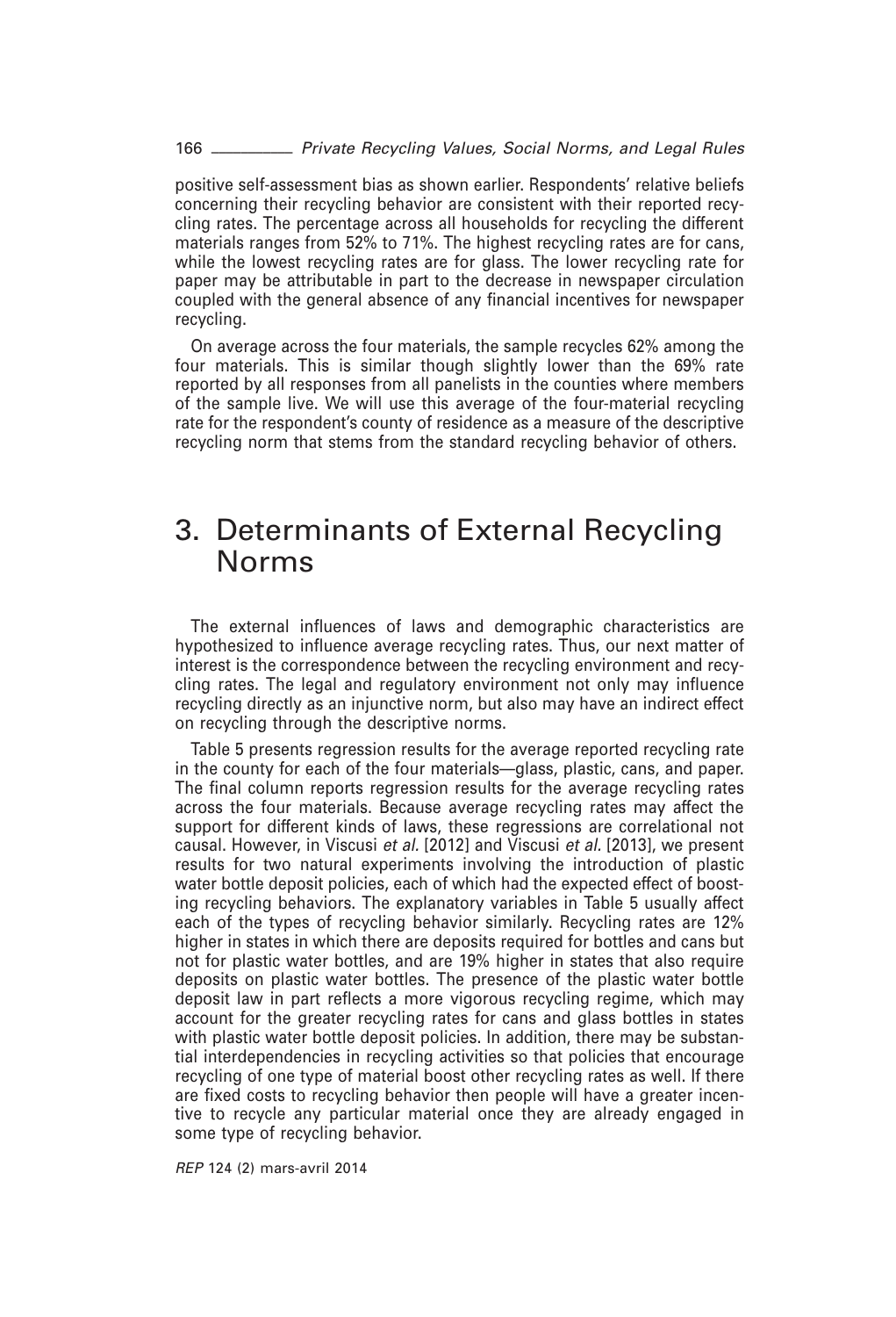The role of the recycling laws follows the expected pattern where more stringent laws are associated with greater recycling rates than less stringent laws. The omitted category that serves as the reference point is that of states that have no recycling laws in place. It is puzzling that states with no general statewide recycling laws would have greater recycling levels than those with goal laws. That may be due to a number of causes. First, laws pertaining to the general recycling policy are not the only mechanisms for creating incentives to recycle. Some states with no recycling laws (Vermont, Massachusetts, and Delaware) have relatively high recycling rates, but have state laws that require bottle deposits, thus creating a financial incentive to recycle. Respondents in these three states reported an average recycling rate of 71% compared to 48% for the other states with no recycling laws. Deposit regimes are more stringent than goal laws for the materials requiring deposits, as there is a monetary penalty for failing to recycle equal the amount of the deposit. In those cases, the state has demonstrated willingness to act through deposit laws so state mandated recycling levels might be redundant, as residents already recycle.<sup>13</sup> Second, even if a state has no recycling law, many of its municipalities and counties may have recycling policies, decreasing the need for state-wide legislation. Conversely, some states without such active municipalities or with poor recycling rates might have legislatures that pass goal laws to encourage local governments to aspire to higher recycling rates. Finally, rural states with few large cities may have effective municipal recycling laws in urban areas where statewide goals would be less realistic in sparsely populated areas. And in fact, states with goal laws have a population density over one and a half times greater than states with no laws, even though states with no laws have almost twice the average population.

The mandatory laws incentivizing citizen participation have the largest effect in Table 5 on all categories of recycling, followed by those requiring local municipalities to provide recycling opportunities to its citizens. The coefficients for mandatory or opportunity laws do not differ significantly from that for the most vigorous financial incentives, which are those that are in place in states with deposits for plastic water bottles as well as other bottles and cans.<sup>14</sup> The next most rigorous laws are planning laws, and these laws likewise boost average recycling rates relative to having no state recycling laws. Across all four recycling materials, the role of the planning laws is consistently less than half than the role of the mandatory or opportunity laws. The states with goals are associated with significantly lower recycling rates compared to states with no recycling laws. This effect supports our past research on other recycling behavior in which we found that states that enact legislation with only exhortations and goals that lack concrete recycling plans are making a symbolic commitment that appears to be reflecting concern about state recycling performance but a lack of commit-

<sup>13.</sup> These three states also pursued recycling laws after the survey date, with Delaware passing a law in 2009, Vermont in 2012, and Massachusetts with a bill pending in its legislature. 14. *F* = 0.56, *Prob* > *F* = − 0.455.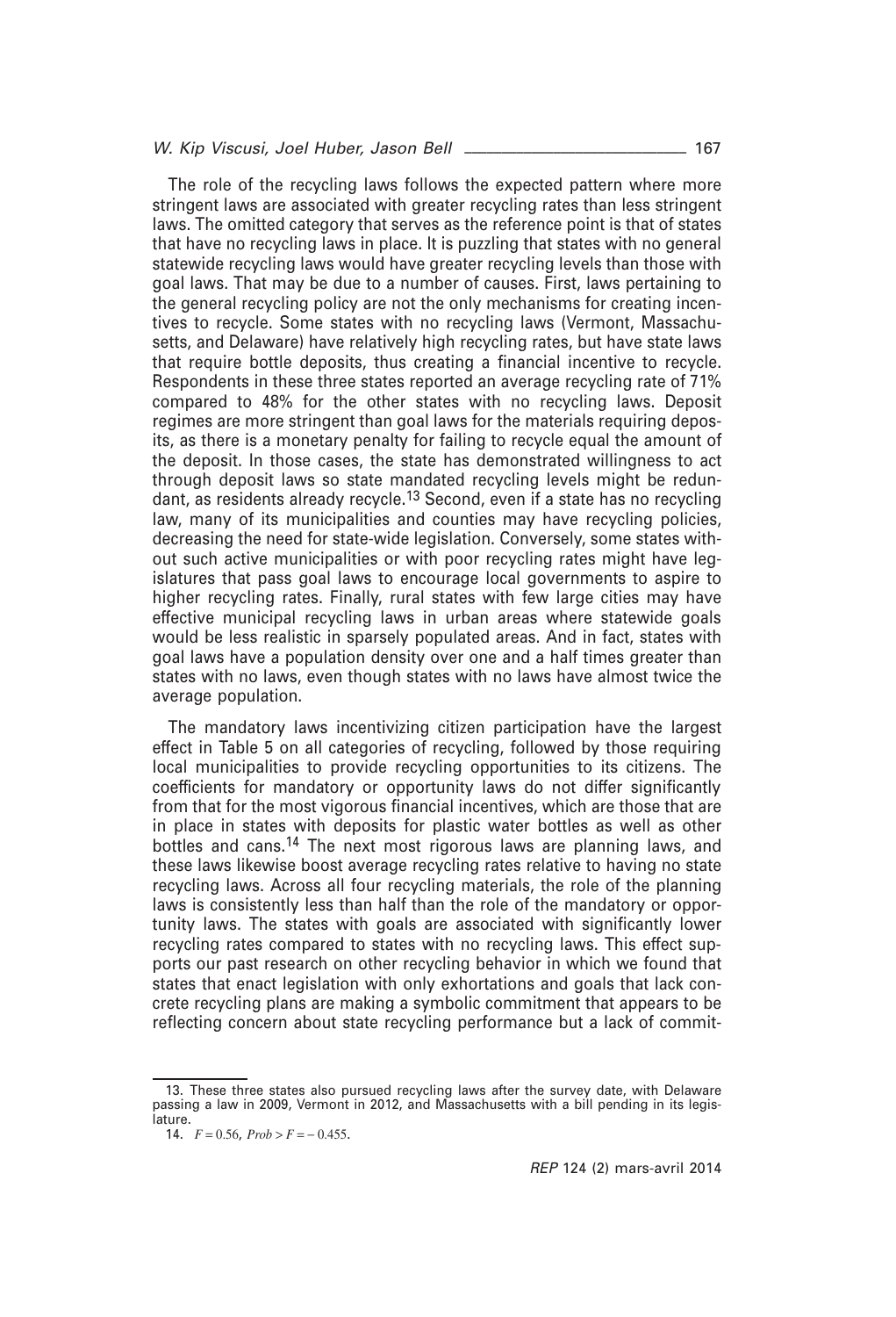ment to recycling efforts.<sup>15</sup> They reflect an understanding of the problem but a lack of political will to act.<sup>16</sup>

Together, the results for the laws and the deposit policies indicate that formal interventions are in fact closely related to recycling rates. It is likely that causality runs in both directions. States in which people are committed to recycling may pass stringent recycling laws. Both the regulatory regime and the county recycling rates are part of the general recycling environment that establishes a behavioral norm for recycling.<sup>17</sup> Our intent here is not to disentangle these influences but instead to focus on how these factors are jointly related to perceptions of social norms and individual recycling behavior. Including both the legal variables and the county recycling rates as explanatory variables in subsequent equations creates no problematic econometric issues, as there is no requirement that explanatory variables in a regression be independent.

Another noteworthy implication of the regressions in Table 5 is that counties with higher average income engage in more recycling of all kinds. Although higher income households have higher opportunity costs of recycling, they may place a higher value on environmental quality if protecting the environment through recycling policies is a normal economic good. We have found a positive income effect for recycling in previous research and have estimated a positive income elasticity for the value of water quality, each of which is consistent with the types of valuations evidenced here.

The recycling environment will also establish an injunctive norm. The injunctive norm variables in the analysis are the various recycling law variables as well as the respondent's belief that neighbors would be upset if their household did not recycle. The probit estimates in Table 6 examine the determinants of whether respondents are more likely to believe their neighbors would be upset when recycling rates are high and recycling laws are stringent. There is a strong relationship of the county recycling rate to the perception of an injunctive norm, but the impact of mandatory laws is not statistically significant unless the county recycling rate variable is excluded. Legal regimes do not have an additional effect on perceptions after accounting for average recycling rates, and only the most stringent legal regime is influential. The magnitude of the relationship based on the results in the first column of Table 6 is such that for each 0.10 increase in the fraction of people in the county who are recycling, the probability that the respondent believes neighbors would be upset by a failure to recycle is 0.027 higher, whereas the presence of a mandatory recycling law increases the fraction of people who recycle by 0.15 in column 2 of Table 6.

In addition, higher income respondents are more likely to believe their neighbors would be upset by their failure to recycle, even after controlling for the county recycling rate and other factors. This result is consistent with the positive relationship of income with recycling behavior generally.

<sup>15.</sup> See Viscusi *et al.* [2011, 2012, 2013].

<sup>16.</sup> Most of the states with goal laws are poorer than the country overall and/or more rural.

<sup>17.</sup> While legal regimes may take time before they bolster or establish norms for recycling, the natural experiments mentioned above from Viscusi *et al.* [2012, 2013] demonstrate that recycling rates can be seen to increase measurably in a short period of time.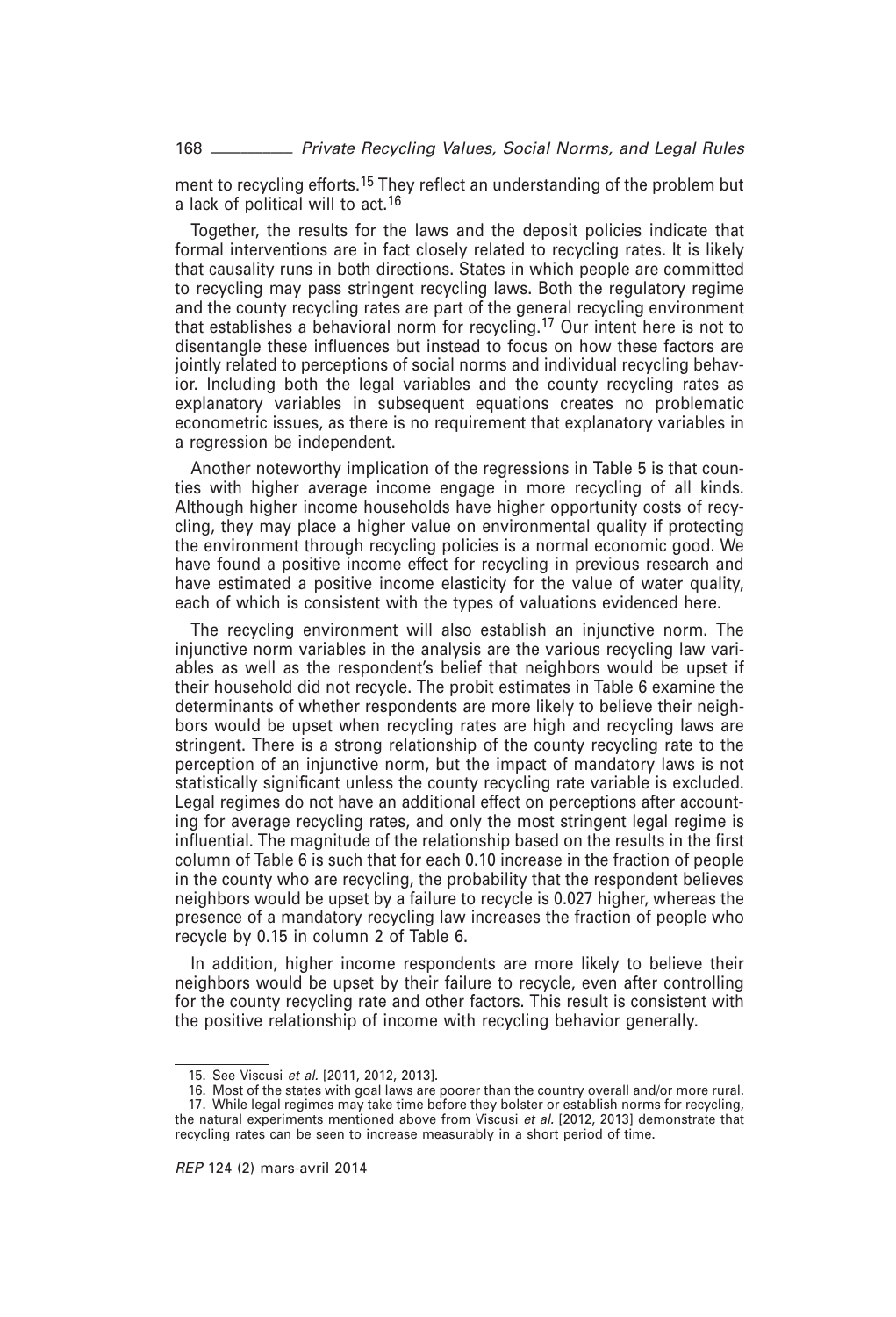## 4. Individual Household Recycling Rates

One would expect that the regulatory and legal regimes, descriptive norms, and perceptions of external norms should influence the household's recycling behavior. We begin with an analysis of the household's total recycling behavior based on the number of different materials that are recycled, where the responses can range from 0 to 4 (among glass, plastic, cans, and paper). We run Poisson regressions to account for the count aspect of the data. Table 7 reports two regressions, one that includes the average county recycling rate and one that does not. The data used in this analysis consist of the 1.047 observations for which we have recycling norm perception information, but we include recycling data on these households from multiple years from 2005 through 2011. Respondents provided recycling information an average of 3.9 times over that period, ranging from one to five times. To account for the effect of including multiple observations per household on the estimated standard errors, all reported standard errors are robust and clustered for the respondent household.

Consider Table 7's first column of regression results for the number of materials that are recycled where the county recycling rate is not included. The perception variable for the neighbors' norms and various regulatory variables are associated with greater recycling rates. If the respondent believes that one's neighbors care about recycling, this belief is associated with a larger number of materials that the respondent's household recycles. Relative to the absence of state laws, both mandatory and opportunity laws have a positive impact, while as before goal laws have a negative effect. Also, the presence of deposits for cans and bottles other than plastic water bottles, deposit policies that also include water bottle deposits have relatively weak effects.

However, matters are quite different for the second equation in Table 7 in which the average reported county recycling rate among all panelists is included. The county average recycling rate has a strong and significant positive effect. Even controlling for a large set of variables designed to characterize injunctive norms, the descriptive norm variable for average recycling rates has a strong influence. The perception of external social norms variable remains influential, though with a smaller magnitude than when the county average recycling rates is not included. The greatest change is with respect to the various deposit and regulatory regime variables. After the county recycling rate is included in the analysis, these variables no longer have substantial influence on the number of materials that the respondent's household recycles. The negative effect of the goal laws remains, and respondents in states with water bottle deposit laws actually recycle fewer materials in this equation after accounting for the county rate. The negative effect of deposit laws, including water bottle deposits, may arise because a comprehensive bottle deposit policy may lead respondents to visit recycling locations that only recycle bottles and cans for which there are deposits.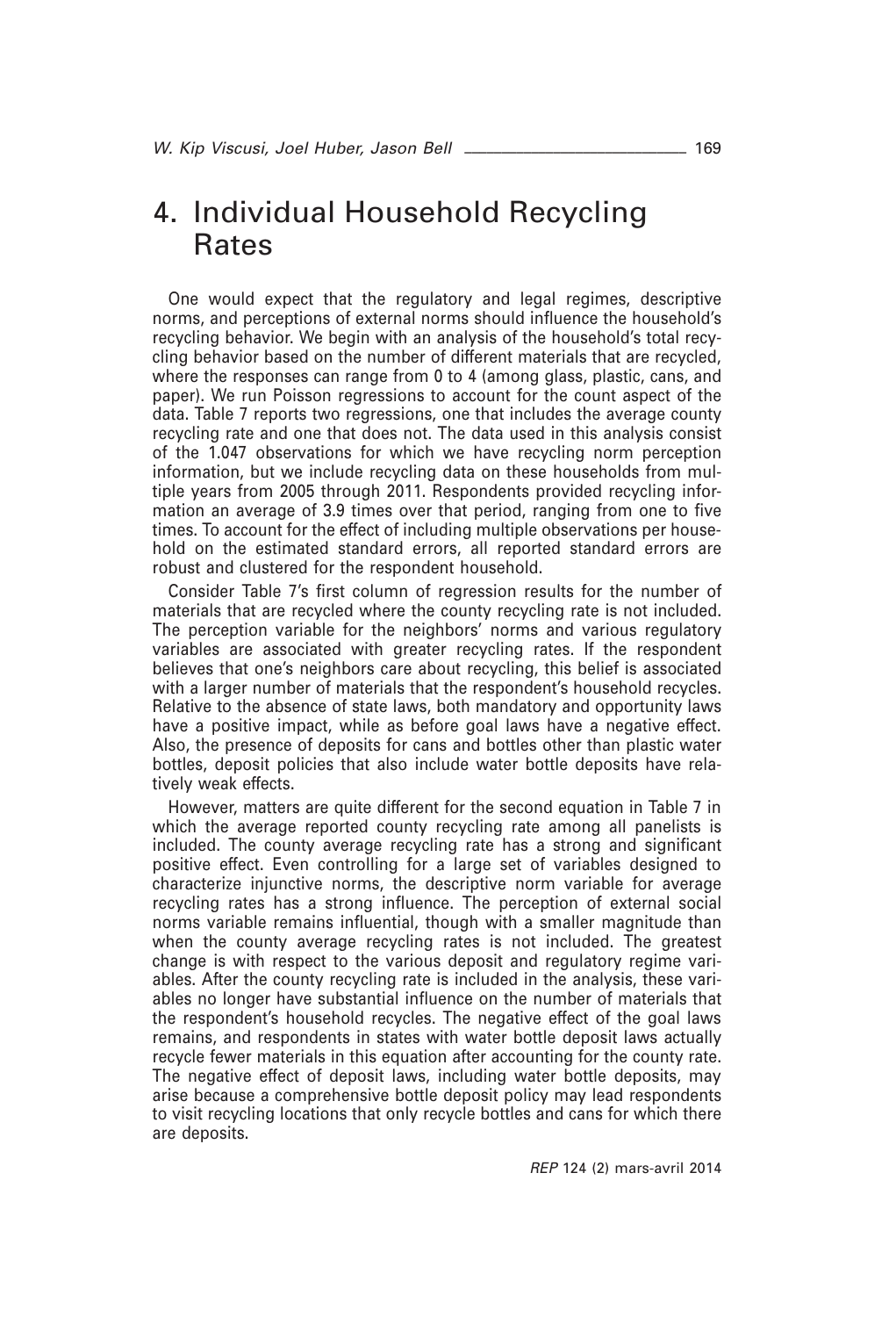The demographic effect of greatest interest remains the income level of the household. Even after accounting for the county average recycling rate, household income has a positive effect on recycling behavior as measured by the number of materials that the household recycles.

To explore whether these various effects are borne out for specific materials, Table 8 reports the separate probit regressions for whether the respondent recycles glass, plastic, cans, and paper. Even though there is overall variability in the recycling rates for the different materials, the patterns of influence for each of the four regressions are remarkably similar to those exhibited in the total number of materials recycled regressions and are consistent across all types of recycling behavior. Both the county average recycling rates and perceptions that one's neighbors care about the household's recycling efforts each have a positive coefficients in an equation for the probability that the respondent recycles each of the four materials listed. Moreover, income has a positive effect on recycling rates, consistent with the previous results.

How all these factors affect the household's personal perceived recycling norms with respect to the recycling activities by others is the final linkage to be examined. The variables that we include in the probit regressions in Table 9, for whether the respondent would be upset if others did not recycle, include the main effects identified in the previous analyses.<sup>18</sup> We capture the household's recycling behavior with two indicator variables for whether the household recycles more or less than the household's neighbors. The omitted category consists of those who recycle the same amount as their neighbors. Being a diligent recycler is more strongly associated with personal recycling norms than does being a below average recycler, as the increased probability of 0.25 from above average recycling is more than twice the 0.10 decrease in being upset that occurs for respondents who recycle less than their neighbors. There is an asymmetry in that others' failure to recycle is more likely to upset a person if their household recycles. Such failures to recycle are violations of the norm that the household has established for itself and do not contribute to the constructive actions that the household has undertaken to protect the environment. The negative effect for the below-average recyclers is smaller because these households have not incurred recycling costs that in any way are being offset by the failure of others to recycle.

The two measures of external social norms are positively related to the household's belief that they would be upset if others did not recycle. A 0.10 increase in the county average recycling rate would increase the probability that the respondent would be upset if others did not recycle by 0.035. Respondents who believe they recycle more than their neighbors see a 0.25 increase in the probability of being upset if others do not recycle. Further, among those in states with the strongest recycling laws there is a 0.17 increase in the probability of being upset with a non-recycling neighbor. This makes sense, since the strictest recycling laws reflect a society's commitment to protecting the environment, in addition to the fact that a non-

<sup>18.</sup> Exploratory runs that also included political party registration of the respondent did not indicate any statistically significant effects.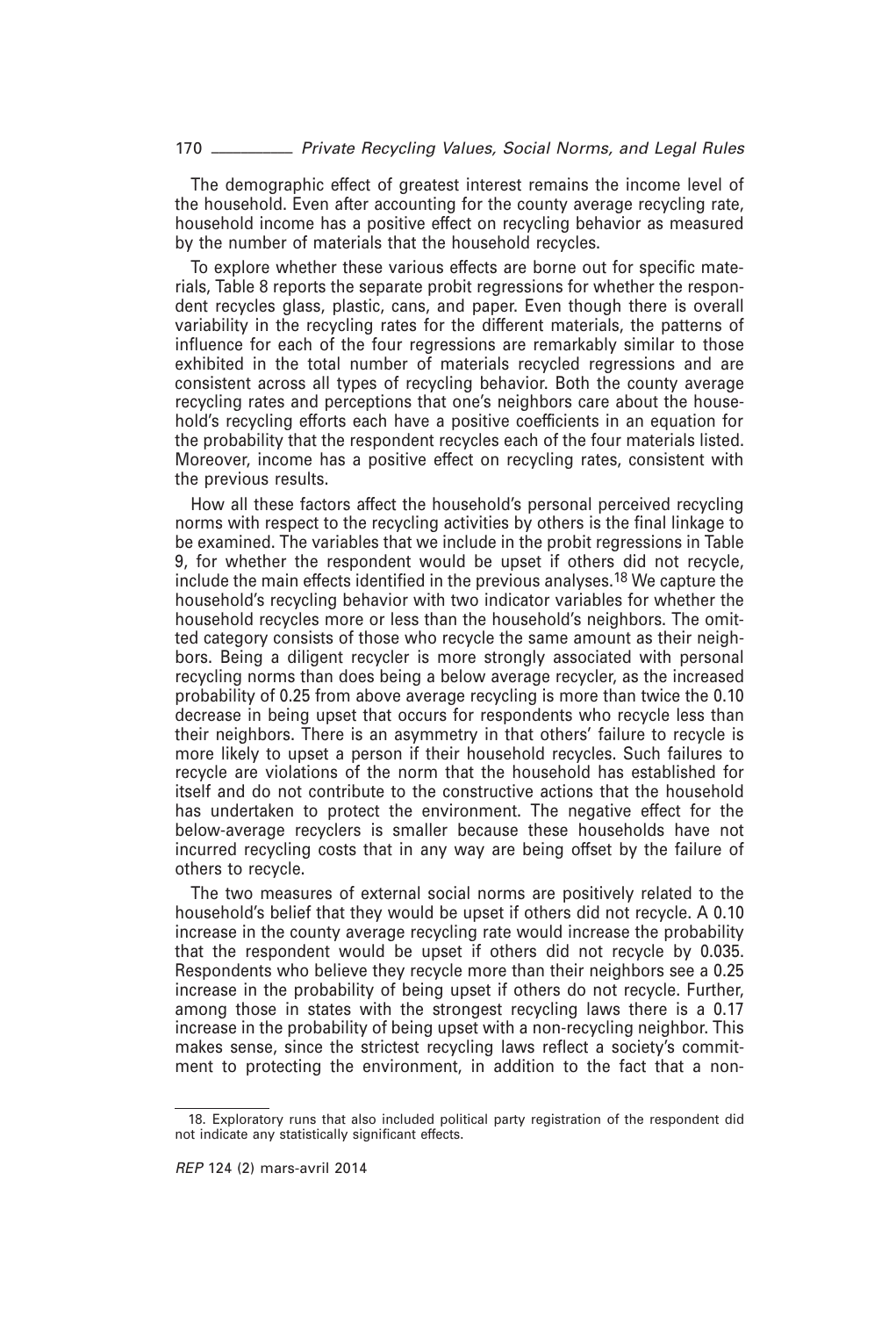recycling neighbor would be breaking the law. Finally, an increase in respondent income of \$100.000 increases the probability of being upset by 0.08.

## 5. Conclusion

Policy makers can manipulate different policy instruments to foster greater recycling rates. Chief among these are financial incentives and regulations that mandate different kinds of recycling behavior and establish mechanisms by which people can recycle various materials. In previous studies we have found that the presence of such interventions boosts recycling rates. These policies additionally affect descriptive norms by establishing standards of behavior and affect injunctive norms by fostering incentives for recycling behavior.

A particularly powerful variable is the average recycling rate in the respondent's area, which is higher in locales with stringent recycling regimes. The average recycling rate of others is positively related to the household's recycling rate, both directly and by influencing the household's perception that neighbors would be concerned with the household's failure to recycle. Similarly, the respondent is more likely to be upset if neighbors do not recycle if the county recycling average is high.

After accounting for the average recycling behaviors and the role of perceived recycling norms, the deposit policies and regulatory efforts have little independent role to play. This is not to say that such efforts are inconsequential. In their absence, the average recycling rates in the area would not be as great. However, if it is possible to alter average protective behaviors, then doing so may have additional impacts on perceived norms and households' efforts to take actions that are protective of the environment.

| Deposit Regimes                                                |                                                                                                    |  |
|----------------------------------------------------------------|----------------------------------------------------------------------------------------------------|--|
| Deposit law<br>water bottles                                   | excluding lowa, Massachusetts, Michigan, New York, Dela-<br>ware                                   |  |
| Deposit law<br>water bottles                                   | including California, Connecticut, Hawaii, Maine, Oregon,<br>Vermont                               |  |
| Legal Regimes, in Descending Stringency<br>Mandatory recycling | Connecticut, District of Columbia, New Jersey,<br>New York, Pennsylvania, West Virginia, Wisconsin |  |
| Opportunity to recycle                                         | Arizona, Arkansas, Florida, Minnesota, Nevada,<br>Oregon, South Carolina, Washington               |  |

| Table 1. Recycling Laws and Deposit Regimes by State in 2009 |  |  |  |  |
|--------------------------------------------------------------|--|--|--|--|
|                                                              |  |  |  |  |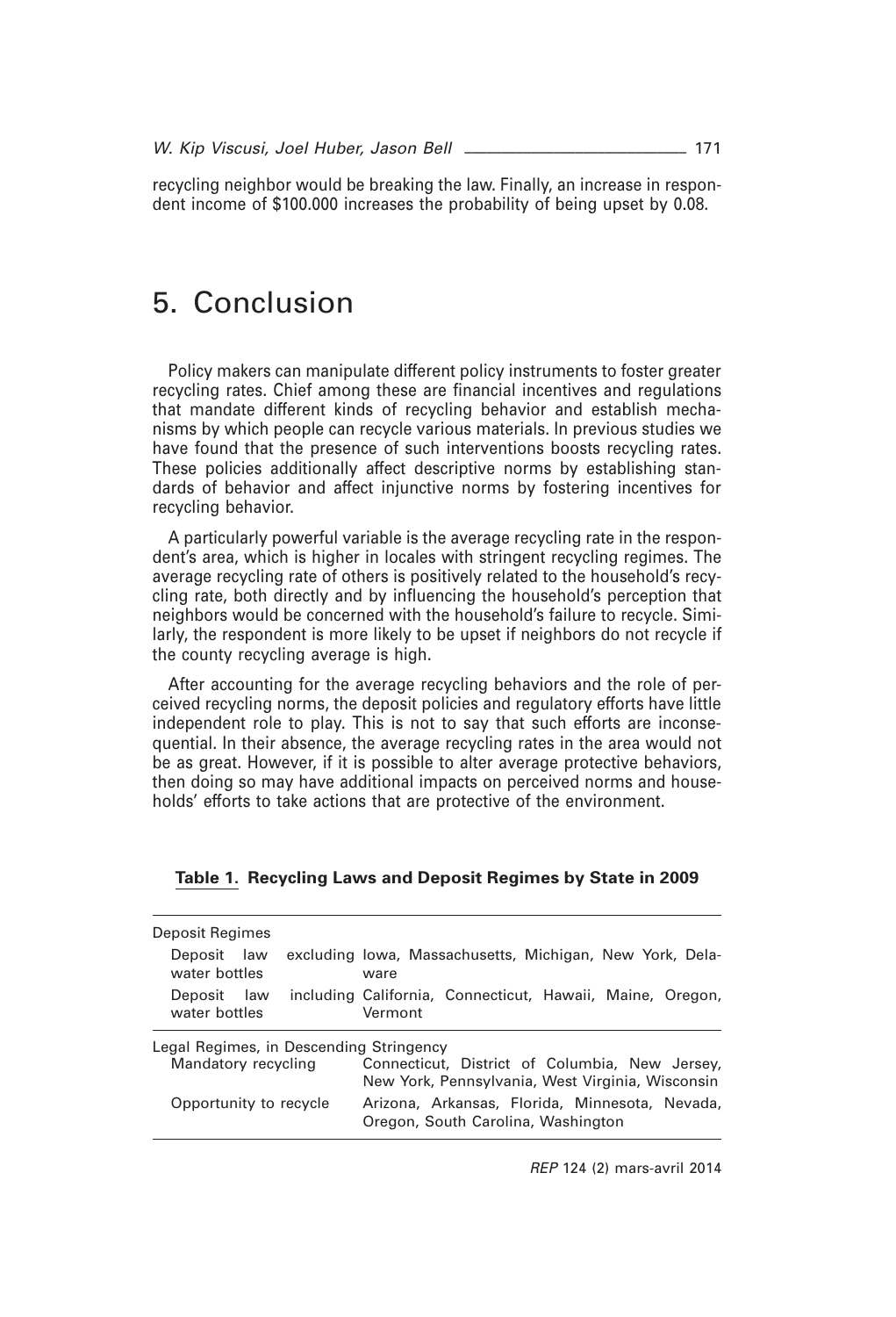| State<br>plan    | requires recycling Alabama, California, Hawaii, Illinois, Iowa, Maine,<br>Maryland, Michigan, Nebraska, New Mexico, North<br>Carolina, Ohio, Tennessee, Texas, Virginia |
|------------------|-------------------------------------------------------------------------------------------------------------------------------------------------------------------------|
| goal             | State requires a recycling Louisiana, Mississippi, Montana, New Hampshire,<br>Rhode Island, South Dakota                                                                |
| No recycling law | Alaska, Colorado, Delaware, Georgia, Idaho, Indi-<br>ana, Kansas, Kentucky, Massachusetts, Missouri,<br>North Dakota, Oklahoma, Utah, Vermont, Wyoming                  |

Source: Statutory documentation for the legal regimes is provided in Tables A1, A2, and A3 of Viscusi *et al.* [2013]. Connecticut and Oregon adopted plastic water bottle recycling policies that took effect in 2009. Vermont's laws addressing recycling (10 V.S.A. § 6604 and § 6622, 24 V.S.A. § 2202a) were not considered stringent enough to qualify it as a plan law state. New York passed a deposit law covering plastic bottles, but it had not been implemented when the survey was administered. Delaware repealed its deposit law in 2010, after the survey was administered.

#### **Table 2. Perceptions That Respondent and Neighbors Would Be Upset by Failure to Recycle**

|                             | Neighbor<br>Not Upset | Neighbor<br>Upset | Total |
|-----------------------------|-----------------------|-------------------|-------|
| <b>Respondent Not Upset</b> | 65.8%                 | 3.7%              | 69.5% |
|                             | (689)                 | (39)              | (728) |
| <b>Respondent Upset</b>     | 18.8%                 | 11.7%             | 30.5% |
|                             | (197)                 | (122)             | (319) |
| Total                       | 84.6%                 | 15.4%             | 1.047 |
|                             | (886)                 | (161)             |       |

Note: The number of observations in each cell is listed in parentheses.

#### **Table 3. Relation of Norm Perceptions to Recycling Behavior: Percent of Respondents Who Think They or Neighbors Would Be Upset by Not Recycling**

|                                                  | Recycle<br>More than<br><b>Neighbors</b> | Recycle<br>Same as<br>Neighbors | Recycle<br>Less than<br><b>Neighbors</b> |
|--------------------------------------------------|------------------------------------------|---------------------------------|------------------------------------------|
| <b>Respondents Upset</b><br>$(N=319)$            | 62.7                                     | 30.7                            | 6.6                                      |
| Neighbor Upset<br>$(N=161)$                      | 42.2                                     | 43.5                            | 14.3                                     |
| Respondent Upset but<br>Neighbor Not $(N = 197)$ | 71.6                                     | 24.4                            | 4.1                                      |
| Neighbor Upset but Res-<br>pondent Not $(N=39)$  | 23.1                                     | 51.3                            | 25.6                                     |
| Both Upset $(N = 122)$                           | 48.4                                     | 41.0                            | 10.7                                     |
| Neither Upset $(N = 689)$                        | 28.9                                     | 48.9                            | 22.2                                     |
| Total $(N = 1.047)$                              | 39.0                                     | 43.5                            | 17.6                                     |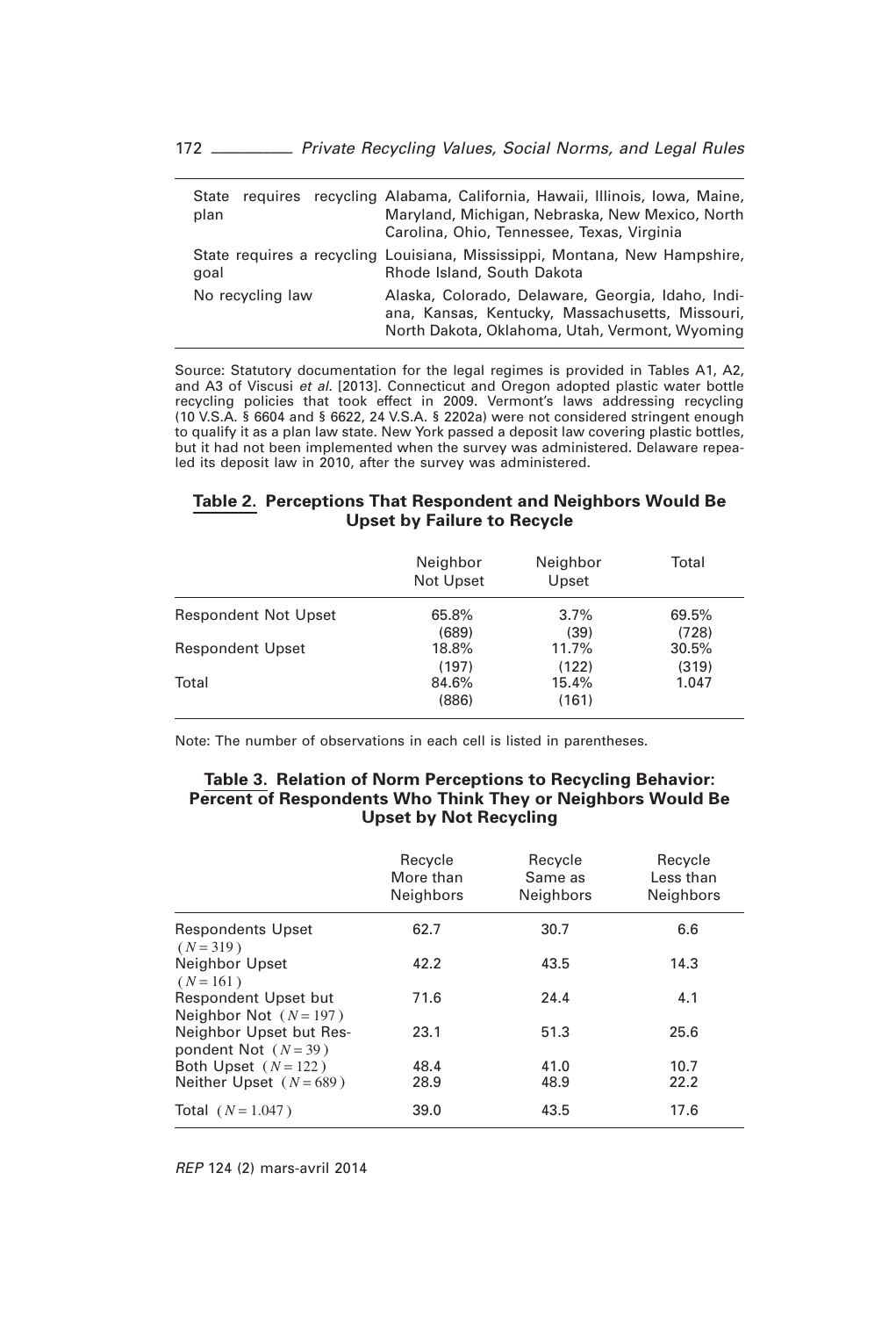#### **Table 4. Percent of Four Material Types Recycled by Respondent by Relative Recycling Rate**

|                             | N     |      | Glass Plastic Cans Paper |      |      | Average<br>of Four<br><b>Materials</b> |
|-----------------------------|-------|------|--------------------------|------|------|----------------------------------------|
| Recycle Less than Neighbors | 184   | 20.2 | 29.8                     | 40.3 | 29.8 | 30.0                                   |
| Recycle Same as Neighbors   | 455   | 44.2 | 54.4                     | 66.4 | 56.7 | 55.4                                   |
| Recycle More than Neighbors | 408   | 75.6 | 83.8                     | 89.6 | 84.7 | 82.7                                   |
| <b>Total</b>                | 1.047 | 52.2 | 61.6                     | 70.8 | 61.7 | 61.6                                   |

Notes: The final column is the average of the four 0-1 recycling scores for glass, plastic, cans, and paper for respondents.

#### **Table 5. Regressions of County Recycling Averages for Different Materials**

|                                               | Glass<br>County<br>Average | Plastic<br>County<br>Average | <b>Cans County</b><br>Average | Paper<br>County<br>Average | <b>Total County</b><br>Average |
|-----------------------------------------------|----------------------------|------------------------------|-------------------------------|----------------------------|--------------------------------|
| Deposit<br>Laws Exclu-<br>ding Water          | $0.153**$<br>(0.018)       | $0.154**$<br>(0.019)         | $0.086**$<br>(0.018)          | $0.099**$<br>(0.019)       | $0.120**$<br>(0.016)           |
| Deposit<br>Laws Inclu-<br>ding Water          | $0.283**$<br>(0.027)       | $0.256**$<br>(0.027)         | $0.151**$<br>(0.026)          | $0.097**$<br>(0.028)       | $0.191**$<br>(0.023)           |
| Mandatory                                     | $0.254**$                  | $0.197**$                    | $0.124**$                     | $0.144**$                  | $0.179**$                      |
| Laws                                          | (0.021)                    | (0.022)                      | (0.020)                       | (0.022)                    | (0.018)                        |
| Opportunity                                   | $0.200**$                  | $0.177**$                    | $0.115***$                    | $0.154**$                  | $0.165**$                      |
| Laws                                          | (0.016)                    | (0.016)                      | (0.015)                       | (0.017)                    | (0.014)                        |
| Planning                                      | $0.061**$                  | $0.068**$                    | $0.044**$                     | $0.054**$                  | $0.058**$                      |
| Laws                                          | (0.012)                    | (0.013)                      | (0.012)                       | (0.013)                    | (0.010)                        |
| Goal but No<br>Planning<br>Laws               | $-0.046*$<br>(0.018)       | $-0.057**$<br>(0.019)        | $-0.030*$<br>(0.018)          | $-0.050*$<br>(0.019)       | $-0.043**$<br>(0.016)          |
| lncome/                                       | $0.029**$                  | $0.029**$                    | $0.008**$                     | $0.031**$                  | $0.024**$                      |
| 10.000                                        | (0.003)                    | (0.003)                      | (0.003)                       | (0.003)                    | (0.002)                        |
| Top Income<br>Category<br>(over<br>\$175.000) | $0.184*$<br>(0.087)        | $0.177*$<br>(0.090)          | $0.198*$<br>(0.085)           | 0.135<br>(0.091)           | $0.172*$<br>(0.074)            |
| Northeast                                     | $0.091**$                  | $0.076**$                    | 0.022                         | $0.072**$                  | $0.069**$                      |
|                                               | (0.024)                    | (0.025)                      | (0.023)                       | (0.025)                    | (0.021)                        |
| South                                         | $-0.153**$                 | $-0.142**$                   | $-0.139**$                    | $-0.140**$                 | $-0.144**$                     |
|                                               | (0.011)                    | (0.012)                      | (0.011)                       | (0.012)                    | (0.010)                        |
| West                                          | $-0.074**$                 | $-0.062**$                   | $-0.061**$                    | 0.008                      | $-0.043**$                     |
|                                               | (0.017)                    | (0.017)                      | (0.016)                       | (0.018)                    | (0.014)                        |
| Constant                                      | $0.169**$                  | $0.264**$                    | $0.603**$                     | $0.309**$                  | $0.337**$                      |
|                                               | (0.018)                    | (0.018)                      | (0.017)                       | (0.018)                    | (0.015)                        |
| Observa-<br>tions                             | 2.799                      | 2.799                        | 2.799                         | 2.799                      | 2.799                          |
| R-squared                                     | 0.36                       | 0.31                         | 0.17                          | 0.24                       | 0.34                           |

Notes: Dependent variables are the fraction of those in the county who recycle (from 0 to 1). Standard errors are in parentheses: \* significant at 5%; \*\* significant at 1%. County Average, Ranging from 0 (0%) to 1 (100%).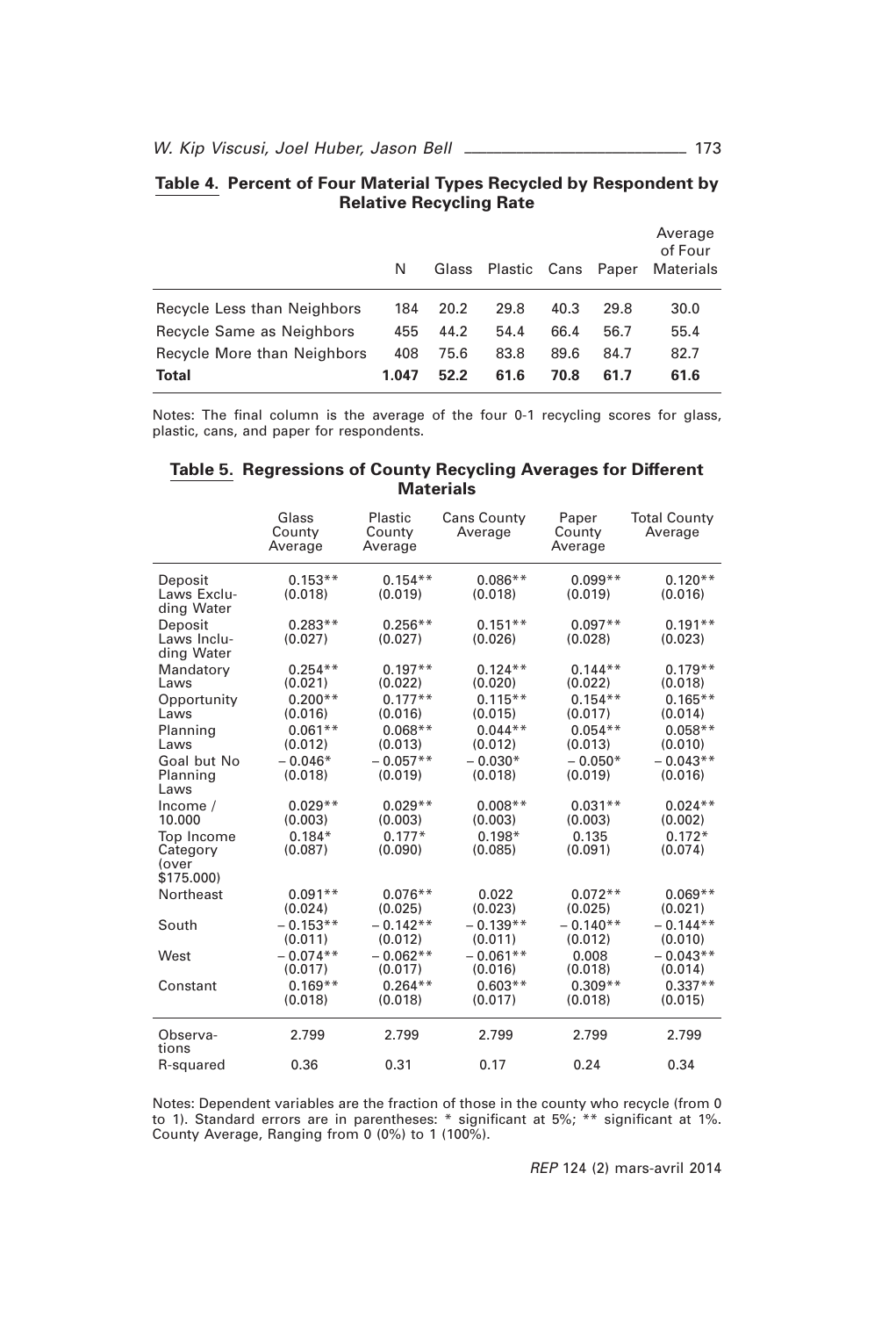| <b>Marginal Effect</b><br>(Standard Error) | <b>Marginal Effect</b><br>(Standard Error) |
|--------------------------------------------|--------------------------------------------|
| $0.274**$                                  |                                            |
| (0.082)                                    |                                            |
| $-0.021$                                   | $-0.008$                                   |
| (0.035)                                    | (0.036)                                    |
| 0.006                                      | 0.043                                      |
| (0.040)                                    | (0.043)                                    |
| 0.098                                      | $0.152*$                                   |
| (0.067)                                    | (0.073)                                    |
| $-0.013$                                   | 0.039                                      |
| (0.042)                                    | (0.046)                                    |
| 0.007                                      | 0.027                                      |
| (0.037)                                    | (0.037)                                    |
| 0.118                                      | 0.108                                      |
| (0.103)                                    | (0.099)                                    |
| $0.007**$                                  | $0.009**$                                  |
| (0.003)                                    | (0.003)                                    |
|                                            |                                            |

#### **Table 6. Probit Regression on Whether Neighbors Would Be Upset if Respondent Did Not Recycle**

Notes: Robust standard errors are in parentheses: \* significant at 5%; \*\* significant at 1%. Regression also included variables for top income category, MSA status, and geographical region.

|                               | Coefficient      | Coefficient      |
|-------------------------------|------------------|------------------|
|                               | (Standard Error) | (Standard Error) |
| Home County Recycling Average |                  | $1.694**$        |
|                               |                  | (0.133)          |
| Neighbor Would Be Upset       | $0.154**$        | $0.089*$         |
|                               | (0.038)          | (0.035)          |
| Deposit Laws, Excluding Water | $0.109*$         | 0.017            |
|                               | (0.052)          | (0.052)          |
| Deposit Laws, Including Water | 0.081            | $-0.111*$        |
|                               | (0.053)          | (0.053)          |
| <b>Mandatory Laws</b>         | $0.230**$        | $-0.043$         |
|                               | (0.078)          | (0.072)          |
| <b>Opportunity Laws</b>       | $0.288**$        | $-0.019$         |
|                               | (0.071)          | (0.069)          |
| <b>Planning Laws</b>          | 0.093            | $-0.025$         |
|                               | (0.068)          | (0.067)          |
| Goal but No Planning Laws     | $-0.225$         | $-0.214$         |
|                               | (0.174)          | (0.156)          |
| Income / 10.000               | $0.033**$        | $0.026**$        |
|                               | (0.004)          | (0.004)          |
| Constant                      | $0.427**$        | $-0.378**$       |
|                               | (0.078)          | (0.102)          |
| Observations                  | 4.058            | 4.058            |

### **Table 7. Poisson Regressions on Number of Materials Recycled**

Notes: Standard errors are adjusted for 1.047 clusters: \* significant at 5%; \*\* significant at 1%. Regressions also included variables for top income category, MSA status, and geographical region.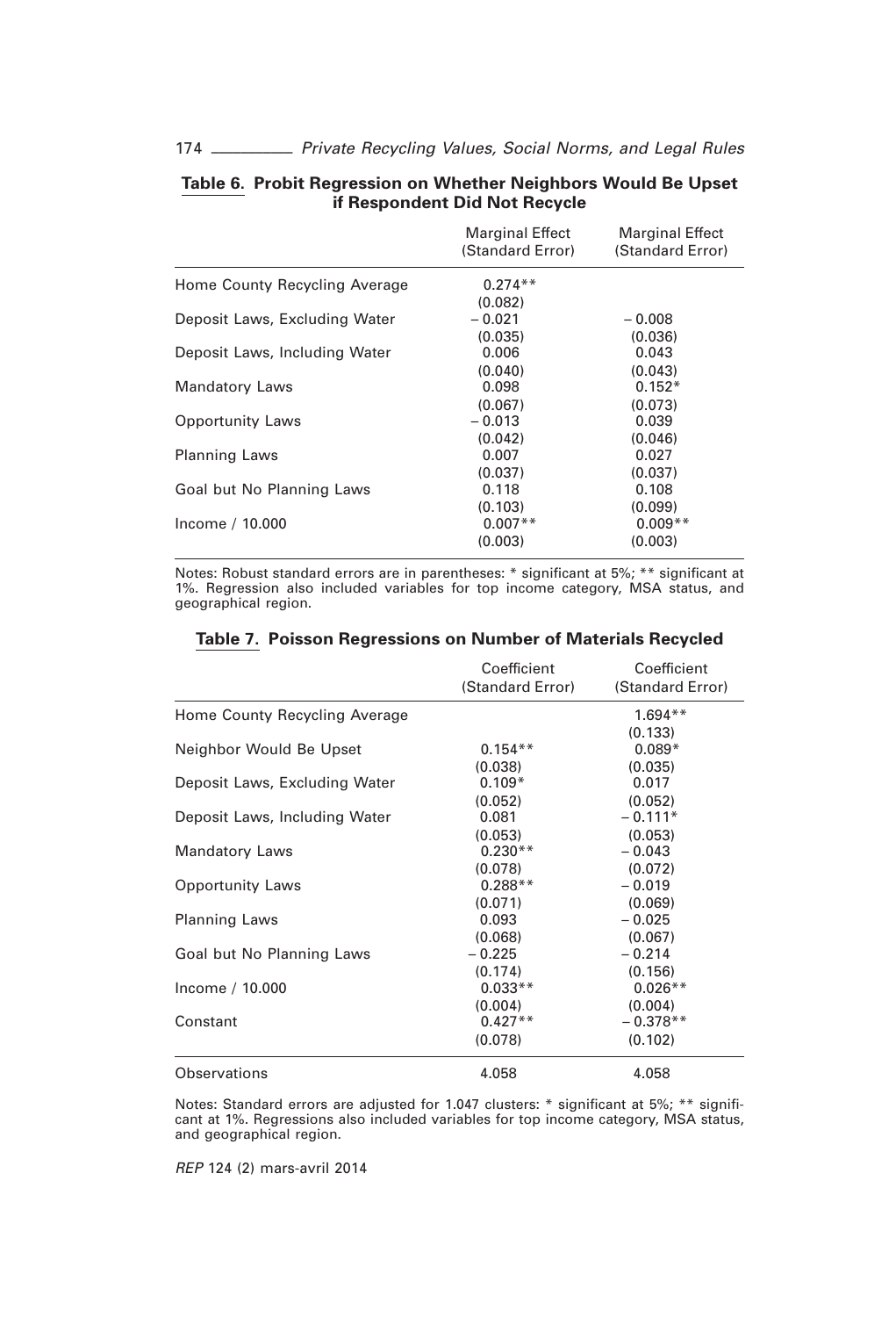|                               | Glass     | Plastic   | Cans      | Paper      |
|-------------------------------|-----------|-----------|-----------|------------|
| Home County Recycling Average | $1.403**$ | $1.124**$ | $0.686**$ | $0.966**$  |
|                               | (0.115)   | (0.099)   | (0.089)   | (0.100)    |
| Neighbor Would Be Upset       | $0.137**$ | $0.100**$ | $0.061*$  | $0.112**$  |
|                               | (0.037)   | (0.035)   | (0.030)   | (0.033)    |
| Deposit Laws, Excluding Water | 0.043     | 0.060     | 0.008     | $-0.002$   |
|                               | (0.049)   | (0.043)   | (0.038)   | (0.048)    |
| Deposit Laws, Including Water | $-0.066$  | $-0.072$  | $-0.057$  | $-0.172**$ |
|                               | (0.056)   | (0.054)   | (0.048)   | (0.054)    |
| <b>Mandatory Laws</b>         | 0.068     | 0.031     | 0.064     | 0.034      |
|                               | (0.067)   | (0.061)   | (0.052)   | (0.060)    |
| <b>Opportunity Laws</b>       | 0.023     | $-0.019$  | $-0.008$  | $-0.048$   |
|                               | (0.056)   | (0.051)   | (0.045)   | (0.051)    |
| <b>Planning Laws</b>          | $-0.014$  | $-0.012$  | $-0.006$  | $-0.065$   |
|                               | (0.047)   | (0.042)   | (0.036)   | (0.042)    |
| Goal but No Planning Laws     | $-0.115$  | $-0.052$  | $-0.042$  | $-0.157*$  |
|                               | (0.082)   | (0.091)   | (0.075)   | (0.080)    |
| Income / 10.000               | $0.024**$ | $0.024**$ | $0.015**$ | $0.024**$  |
|                               | (0.004)   | (0.004)   | (0.003)   | (0.004)    |
| Observations                  | 4.058     | 4.058     | 4.058     | 4.058      |

### **Table 8. Probit Regressions for Different Materials Recycled**

Notes: Standard errors are adjusted for 1.047 clusters: \* significant at 5%; \*\* significant at 1%. Regressions also included top income category, MSA status, geographical region, and dummy variables for year the survey was taken, 2005-2011. Excluded date variable is 2005.

#### **Table 9. Probit Regression on Whether Respondent Would Be Upset if Others Did Not Recycle**

|                               | Marginal<br>Effect (Std.<br>Err.) | Marginal<br>Effect (Std.<br>$Err.$ ) | Marginal<br>Effect (Std.<br>$Err.$ ) |
|-------------------------------|-----------------------------------|--------------------------------------|--------------------------------------|
| Home County Recycling Percent | $0.345**$                         |                                      | $0.484**$                            |
|                               | (0.108)                           |                                      | (0.105)                              |
| Recycles More than Neighbors  | $0.245**$                         | $0.252**$                            |                                      |
|                               | (0.032)                           | (0.032)                              |                                      |
| Recycles Less than Neighbors  | $-0.095*$                         | $-0.108**$                           |                                      |
|                               | (0.042)                           | (0.040)                              |                                      |
| Deposit Laws, Excluding Water | 0.058                             | 0.079                                | 0.064                                |
|                               | (0.053)                           | (0.053)                              | (0.052)                              |
| Deposit Laws, Including Water | $-0.074$                          | $-0.032$                             | $-0.079$                             |
|                               | (0.049)                           | (0.050)                              | (0.049)                              |
| <b>Mandatory Laws</b>         | $0.167*$                          | $0.226**$                            | $0.154*$                             |
|                               | (0.074)                           | (0.075)                              | (0.071)                              |
| <b>Opportunity Laws</b>       | 0.035                             | 0.101                                | 0.031                                |
|                               | (0.059)                           | (0.059)                              | (0.058)                              |
| <b>Planning Laws</b>          | 0.026                             | 0.048                                | 0.036                                |
|                               | (0.049)                           | (0.048)                              | (0.048)                              |
| Goal but No Planning Laws     | 0.008                             | 4.0E-4                               | $-0.044$                             |
|                               | (0.112)                           | (0.109)                              | (0.108)                              |
|                               |                                   |                                      |                                      |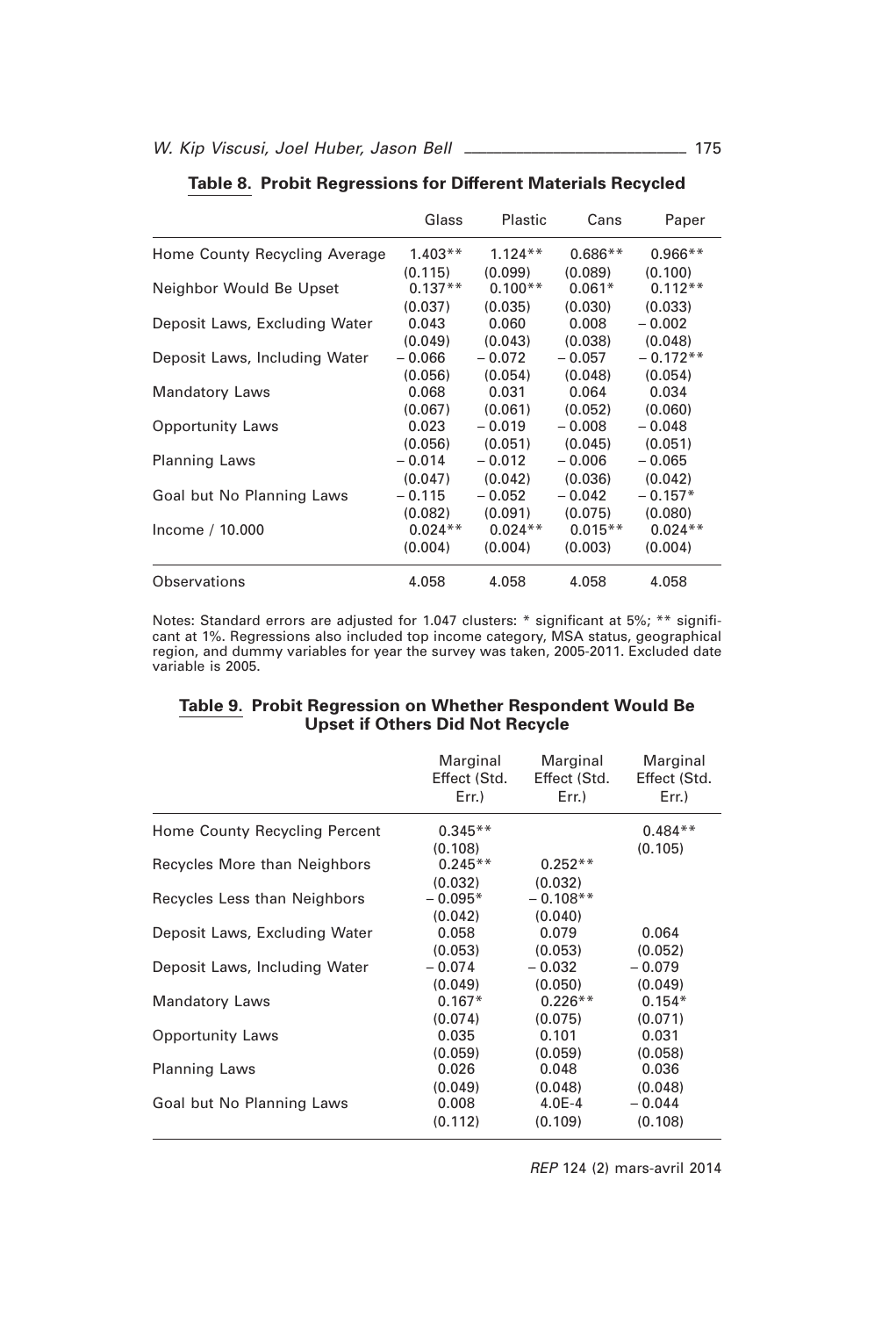|                   | Marginal     | Marginal     | Marginal     |
|-------------------|--------------|--------------|--------------|
|                   | Effect (Std. | Effect (Std. | Effect (Std. |
|                   | Err.         | Err.         | Err.         |
| Income $/ 10.000$ | $0.008*$     | $0.009*$     | $0.011**$    |
|                   | (0.004)      | (0.004)      | (0.004)      |

Notes:  $N = 1.047$  Robust standard errors are in parentheses: \* significant at 5%; \*\* significant at 1%. Regressions also included variables for top income category, MSA status, and geographical region.

#### **Appendix Table A1. Comparison of Knowledge Networks Sample to the National Adult Populationa**

| <b>Demographic Variable</b>   | <b>US Adult Population</b> | <b>2009 Survey Participants</b><br>$(n=1.047)$ |
|-------------------------------|----------------------------|------------------------------------------------|
|                               | <b>Percent</b>             | <b>Percent</b>                                 |
| Gender                        |                            |                                                |
| Male                          | 48.7                       | 48.2                                           |
| Female                        | 51.3                       | 51.8                                           |
| Age                           |                            |                                                |
| $18 - 24$ years old           | 13.1                       | 7.3                                            |
| $25 - 34$ years old           | 17.9                       | 11.8                                           |
| $35 - 44$ years old           | 17.9                       | 17.5                                           |
| $45 - 54$ years old           | 19.2                       | 21.2                                           |
| $55 - 64$ years old           | 15.0                       | 23.0                                           |
| $65 - 74$ years old           | 8.9                        | 13.2                                           |
| 75 years old or older         | 8.1                        | 6.0                                            |
| <b>Educational Attainment</b> |                            |                                                |
| (25 and older)                |                            |                                                |
| Less than HS                  | 13.3                       | 11.1                                           |
| HS Diploma or higher          | 57.2                       | 59.5                                           |
| Bachelor or higher            | 29.5                       | 29.4                                           |
| Race / Ethnicity              |                            |                                                |
| White                         | 80.9                       | 81.6                                           |
| Black/African-American        | 12.2                       | 11.9                                           |
| Other                         | 6.9                        | 6.6                                            |
| Hispanic                      | 13.6                       | 13.6                                           |
| <b>Marital Status</b>         |                            |                                                |
| Married                       | 57.4                       | 58.1                                           |
| Single (never married)        | 26.0                       | 22.5                                           |
| <b>Divorced</b>               | 10.2                       | 13.8                                           |
| Widowed                       | 6.3                        | 3.8                                            |
| <b>Household Income</b>       |                            |                                                |
| Less than \$15.000            | 12.9                       | 11.8                                           |
| \$15,000 to \$24.999          | 11.8                       | 8.8                                            |
| \$25,000 to \$34.999          | 10.9                       | 10.7                                           |
| \$35,000 to \$49.999          | 14.0                       | 16.5                                           |
| \$50,000 to \$74.999          | 17.9                       | 20.7                                           |
| \$75.000 to \$99.999          | 11.9                       | 14.8                                           |
| \$100.000 or more             | 20.5                       | 16.6                                           |

<sup>a</sup> *U. S. Census Bureau (http://www.census.gov/)*. 2009 adult population (18 years+) except as noted, income uses 2008 data.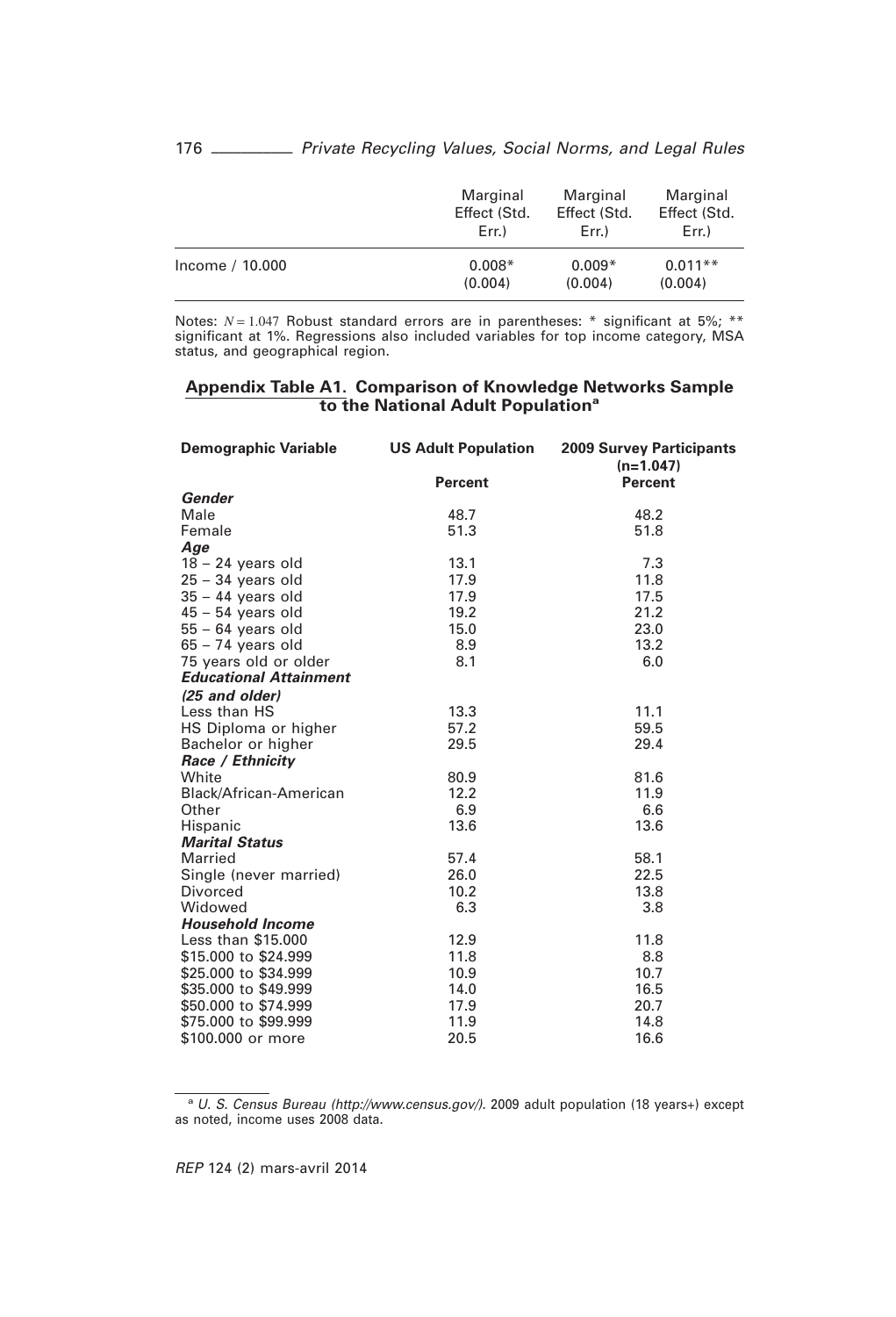| Analysis Variable                                | Mean  | Std.Dev. |
|--------------------------------------------------|-------|----------|
| Respondent Upset if Neighbors Trash Recyclables  | 0.305 | 0.460    |
| Neighbors Upset if Someone Trashes Recyclables   | 0.154 | 0.361    |
| Respondent Believes Recycles More than Neighbors | 0.390 | 0.488    |
| Respondent Believes Recycles Same as Neighbors   | 0.435 | 0.496    |
| Respondent Believes Recycles Less than Neighbors | 0.176 | 0.381    |
| Does Respondent Recycle Glass                    | 0.522 | 0.433    |
| Does Respondent Recycle Plastic                  | 0.616 | 0.414    |
| Does Respondent Recycle Cans                     | 0.708 | 0.378    |
| Does Respondent Recycle Paper                    | 0.617 | 0.415    |
| Home County Recycling Average                    | 0.647 | 0.189    |
| Deposit Laws, Excluding Water                    | 0.140 | 0.348    |
| Deposit Laws, Including Water                    | 0.181 | 0.386    |
| Mandatory or Opportunity Laws                    | 0.350 | 0.477    |
| <b>Mandatory Laws</b>                            | 0.192 | 0.394    |
| <b>Opportunity Laws</b>                          | 0.158 | 0.365    |
| <b>Planning Laws</b>                             | 0.466 | 0.499    |
| Goal but No Planning Laws                        | 0.027 | 0.161    |
| No Laws                                          | 0.158 | 0.365    |
| Income / 10,000                                  | 6.121 | 4.219    |
| Top Income Category (\$175.000)                  | 0.023 | 0.150    |
| Lives in Metropolitan Statistical Area (MSA)     | 0.845 | 0.362    |
| Region: Northeast                                | 0.188 | 0.391    |
| Region: South                                    | 0.322 | 0.467    |
| Region: West                                     | 0.233 | 0.423    |
| <b>Region: Midwest</b>                           | 0.257 | 0.437    |

#### **Appendix Table A2. Summary Statistics of Analysis Variables**

# References

- ABBOTT A., NANDEIBAM S. and O'SHEA L. [2013], "Recycling: Social Norms and Warm-Glow Revisited." *Ecological Economics*, 90(6): 10–18.
- BEATTY T. K. M., BERCK P. and SHIMSHACK J. P. [2007], "Curbside Recycling in the Presence of Alternatives." *Economic Inquiry*, 45(4): 739–755.
- BOHM P. [1981], *Deposit Refund System: Theory and Applications to Environmental, Conservation, and Consumer Policy*. Baltimore: Johns Hopkins Press for Resources for the Future.
- CIALDINI R. B. and KALLREN C. A. [1990], "A Focus Theory of Normative Conduct: Recycling the Concept of Norms to Reduce Littering in Public Places." *Journal of Personality and Social Psychology*, 58(6): 1015–1026.
- COLLINS A., O'DOHERTY R. and SNELL M. C. [2006], "Household Participation in Waste Recycling: Some National Survey Evidence from Scotland." *Journal of Environmental Planning and Management*, 49(1): 121–140.
- FULLERTON D. and KINNAMAN T. C. [1996], "Household Responses to Pricing Garbage by the Bag." *American Economic Review*, 86(4): 971–983.